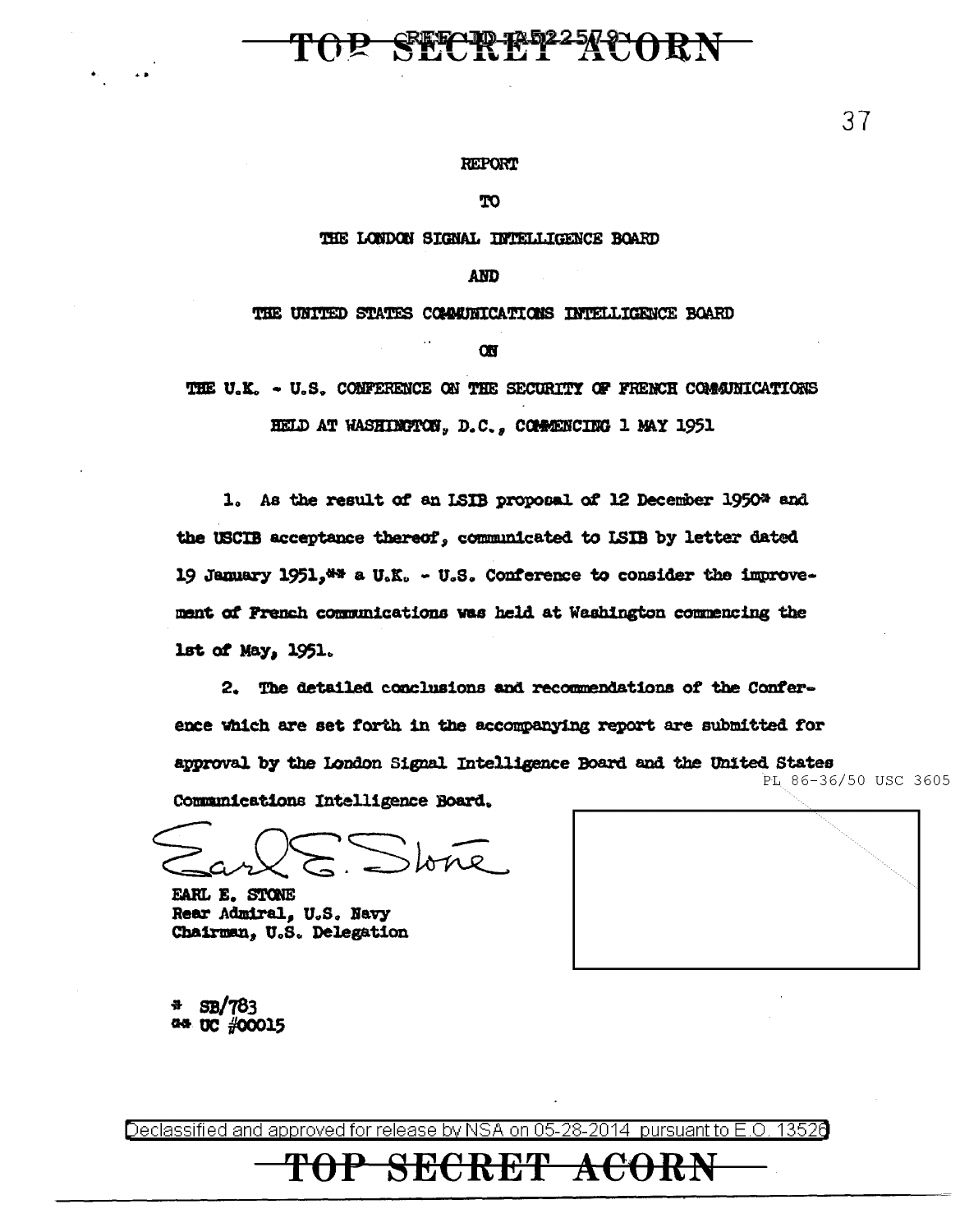## TOP SECRET ACORN

portant cryptocommunications of the French Armed Services; and  $EO(3.3(h)(2)$  Dec 3605  $(2)$  any correction of the remaining important areas of insecurity of the cryptocommunications of the French Armed Services would  $= 1 -$ 

b. In view of the facts that -(1) the U.K. and the U.S. Governments, through the mechanism of NATO and have initiated action which is expected to correct in large measure the insecurity of the im-

3. It is concluded that:

2. See Enclosure "B".

 $EQ$  3.3(h)(2) PL 86-36/50 USC 3605

(2) a specific program for approaching the French Government.

FACTS BEARING ON THE PROBLEM AND DISCUSSION

munications, and

of the Ministry of Foreign Affairs (M.F.A.);

(1) a specific plan for improving the security of French com-

b. To assess the advantages and disadvantages of such an approach; c. To develop, if an approach should be made:

THE PROBLEM 1. To consider the insecurity of French Government Communications -

HELD AT WASHINGTON, 1 MAY - 14 MAY, 1951

OF THE

U.K.  $\sim$  U.S. CONFERENCE ON SECURITY OF FRENCH COMMUNICATIONS

a. To determine whether the French Government should be approached

with a view to improving its communications security, especially that

# **REPORT**

ID:A522579

# CONCLUSIONS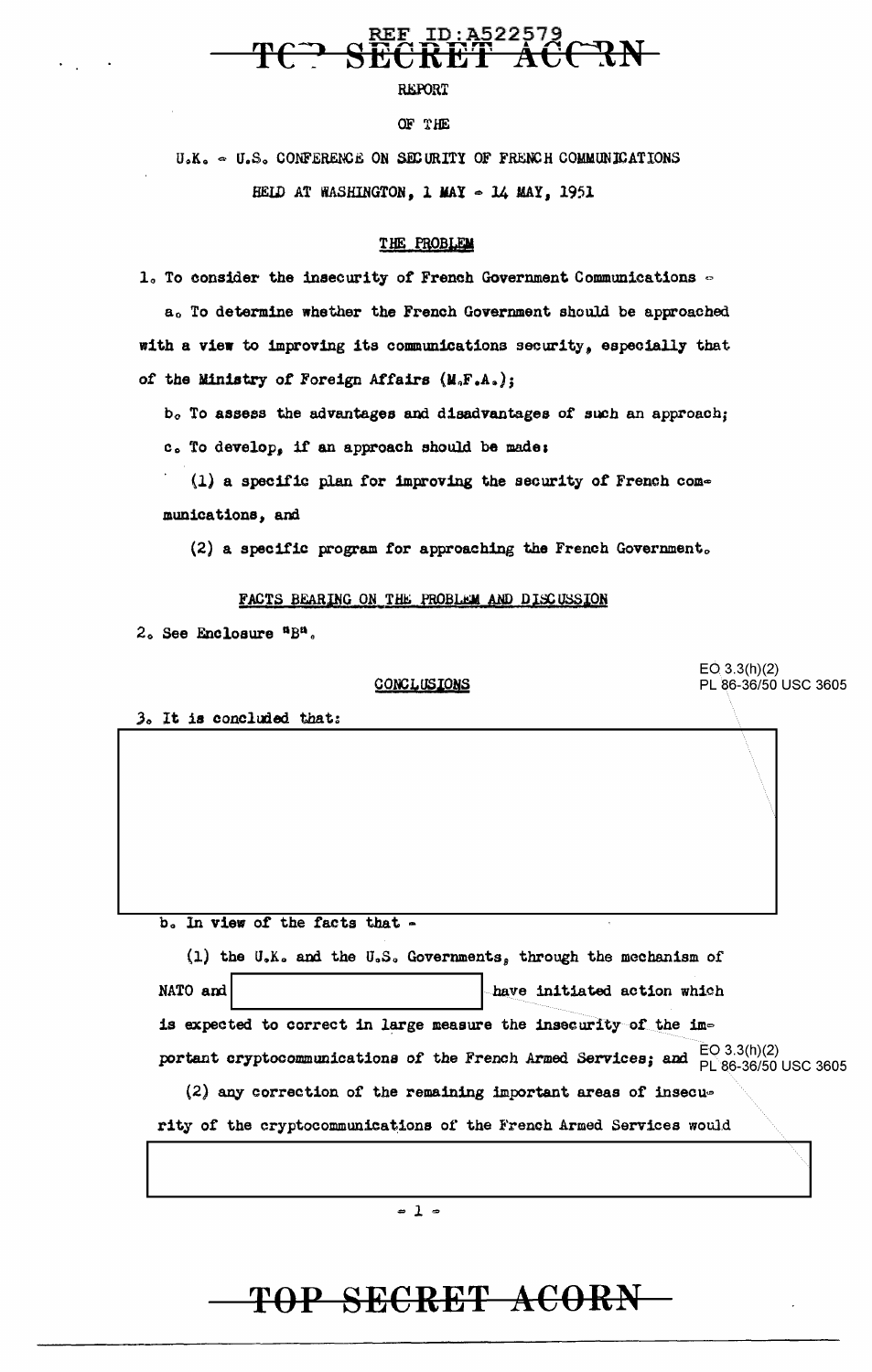#### **REF ID:A522579** SECRET

any direct approach to the French Government should be restricted in scope to the improvement of the security of the cryptocommunications of the French M.F.A.

c. The Cryptographic Sarvice of the French M.F.A. does not possess the necessary cryptanalytic knowledge to insure provision of systems affording adequate cryptographic security, or, if it does possess the requisite knowledge, the information is not being applied or properly employed.

d. This situation can be improved only by a drastic and expensive reorganization of the Cryptographic Service of the French M.F.A. and appropriate replacement of its cryptographic systems and practices.

e. In order to assure a realization by the French M.F.A. of the necessity for such a drastic overhaul of cryptographic systems and practices it will be necessary to bring the situation to the attention of the M.F.A. in a manner so dramatic as to shock that Ministry into  $EO(3.3(h)(2)$ taking speedy and effective action.

PL 86-36/50 USC 3605

 $EO 3.3(h)(2)$ 

PL 86-36/50 USC 3605

f. If a shock of the degree necessary to produce effective action were possible

this type of approach to the French would be most advisable; however, for reasons set forth in paragraphs 25 and 26 of Enclosure "B", an approach of this sort would be inadequate, and an approach involving such revelation must therefore be employed, with concomitant risks arising from general insecurity in the French Government.

g. At present the French Government is infiltrated with Communists and other disloyal or untrustworthy personnel, is subject to violent internal dissensions, and is careless of its own security to a degree where its classified information is seriously in danger of leakage.

h. Although direct evidence is lacking that Communists in French Government positions and U.S.S.R. agents have passed classified information in volume to the U.S.S.R., such passage of information must be assumed.

 $= 2 =$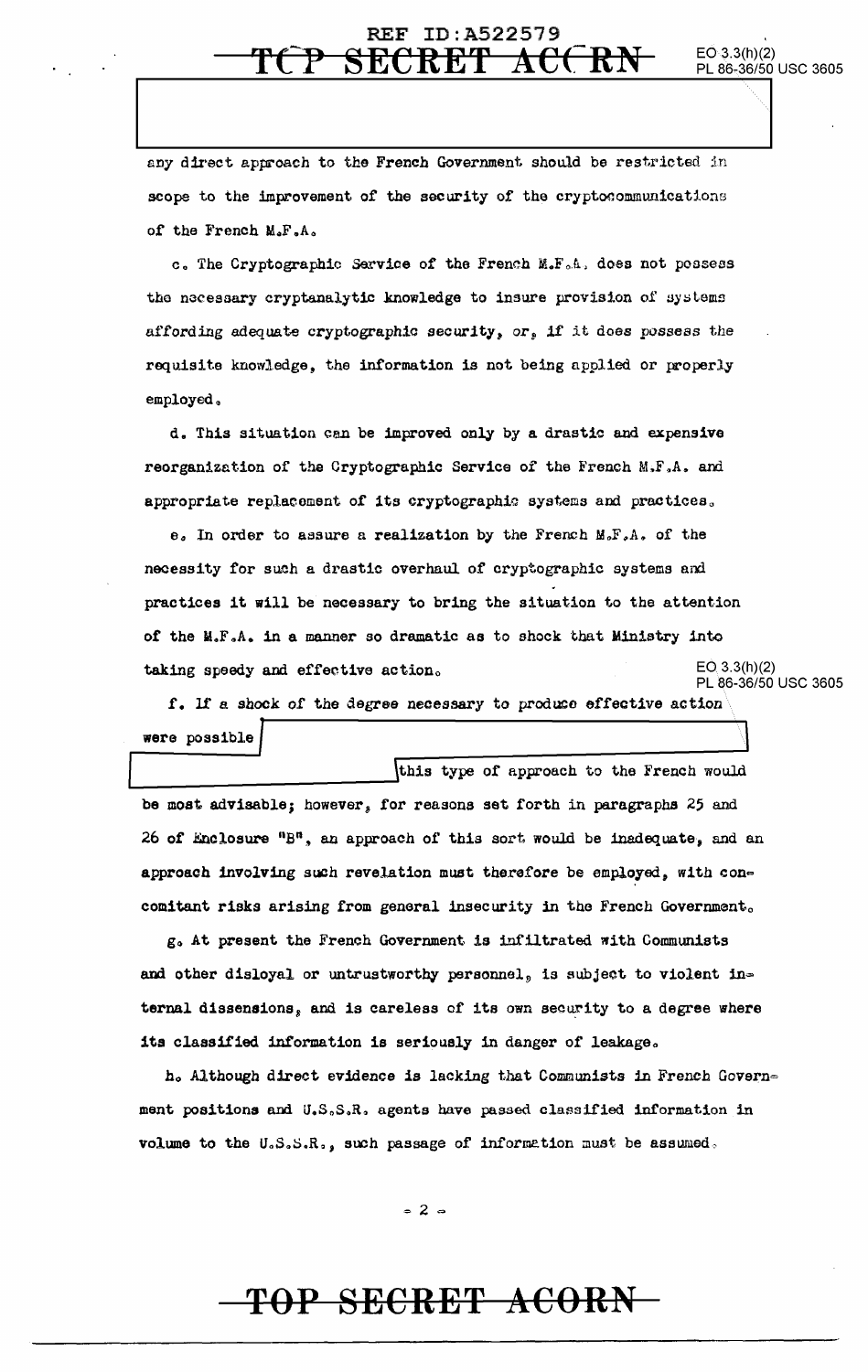i. The principal risks to the U.K. and the U.S. Governments in any approach to the French Government on the subject of the insecurit<sub>ip</sub>  $E_{0,3.3(h)(2)}^{E_{0,3.3(h)(2)}}$  usc 3605 its communications are:

 $\langle\,\,\rangle$ 

(.3) Disadvantageous political repercussions;

(4) Pressure from the French for  $\overline{\text{collaboration}}$ . EO 3.3(h)(2) PL 86-36/50 USC 3605 j. Provided the conditions set forth in paragraphs 46 through  $48$  of .Enclosure "B" for minimizing these risks can be met, an approach to the French M.F.A. is warranted.

k. Since the report of the Tripartite Group now studying the internal security of the French Government may well add to our knowledge in this regard, any approach to the French  $M_{\circ}F$ , A, should be deferred pending consideration of that report.

1. The urgency for improving the security of French  $\blacksquare$  . communi= cations is such that a program to this end should be undertaken as soon as  $\mathbf{posable.}$  examples the contract of  $\mathbf{pos}(\mathbf{2})$  becomes the contract of  $\mathbf{pos}(2)$ PL86-36/50 USC 3605

m. The specific technical plan for the replacement of insecure cryptographic systems and practices of the French M.F.A. (set forth in Enclosure  $H_A^{\mathfrak{n}}$  should be presented to that Ministry in accordance with the approach set forth in paragraphs 49 through 53 of Enclosure "B".

n. Implementation of the plan will require the long-term loan to the French of a limited amount of U.K./U.S. cryptographic equipment. (This loan should consist initially of about 20 Combined Cipher Machines  $(CCH)$ ; subsequently 60 additional CCM should be ear-marked for this purpose, the latter being phased in consonance with NATO needs.)

 $= 3 -$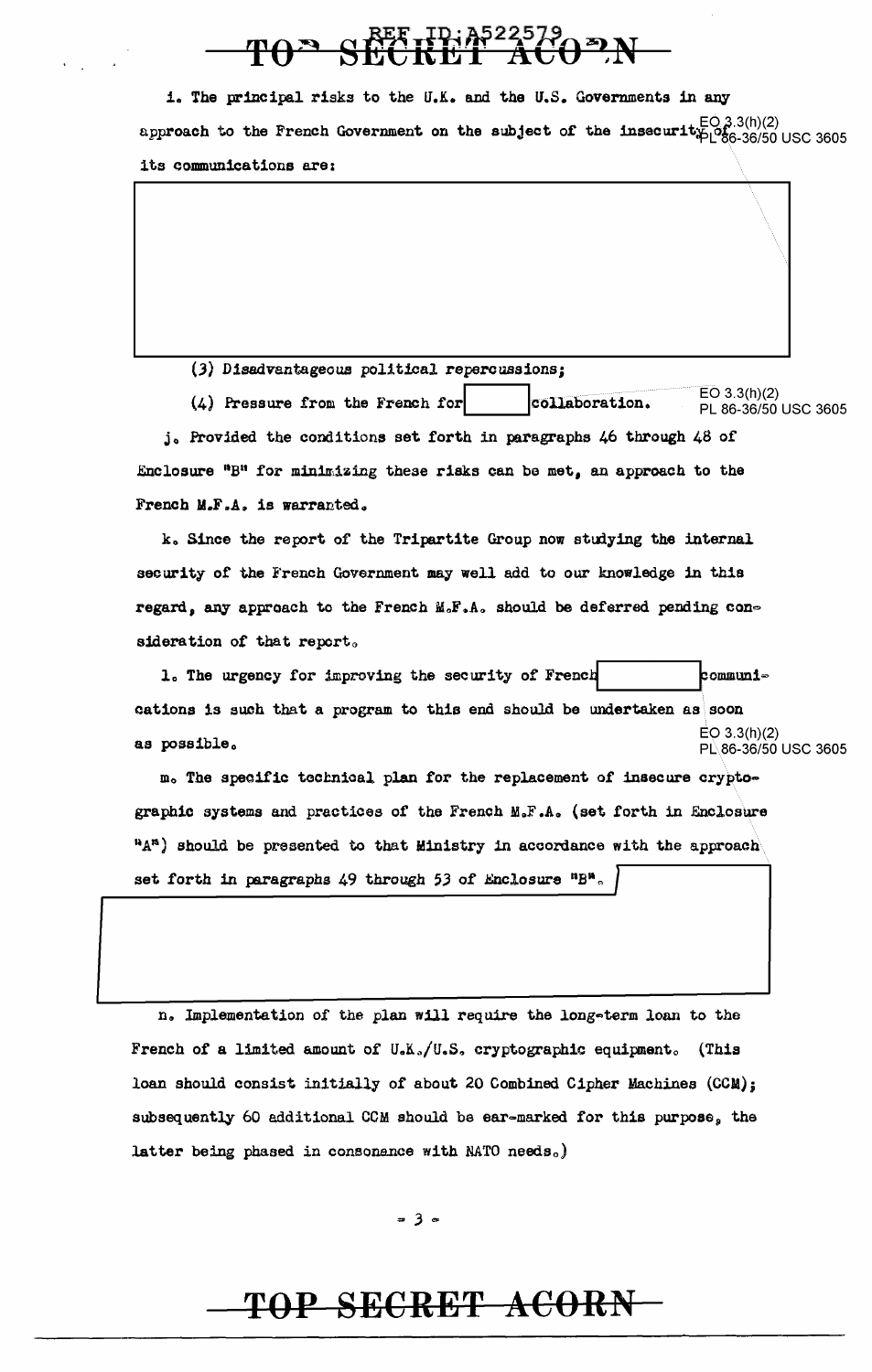# TOD SEETRAS225790RN

o. Thia problem should be kept under continuous review until a de· cision to approach the French has been made and the plan has been implemented.

#### RECOMMENDATIONS

4. lt is recommended that;

a. The above conclusions be approved;

b. The proposed approach and plan be implemented when LSIB and USCIB have agreed that the requisite conditions have been met;

c. The respective Chairmen of LSIB and USCIB and/or their nominees visit Paris in order to brief the U.K. and the U.S. Ambassadors and also to participate as required;

d. LSIB and USCIB keep this problem under continuous review, and take such implementing action as may be agreed to be necessary;

e. The U.K. Government provide eight and the U.S. Government twelve of the twenty CCMs required for initial implementation of the cryptographic plan, and that the additional sixty CCMs be provided by the two Governments 1n a program phased in consonance with their respective NATO commitments.

### $-4-$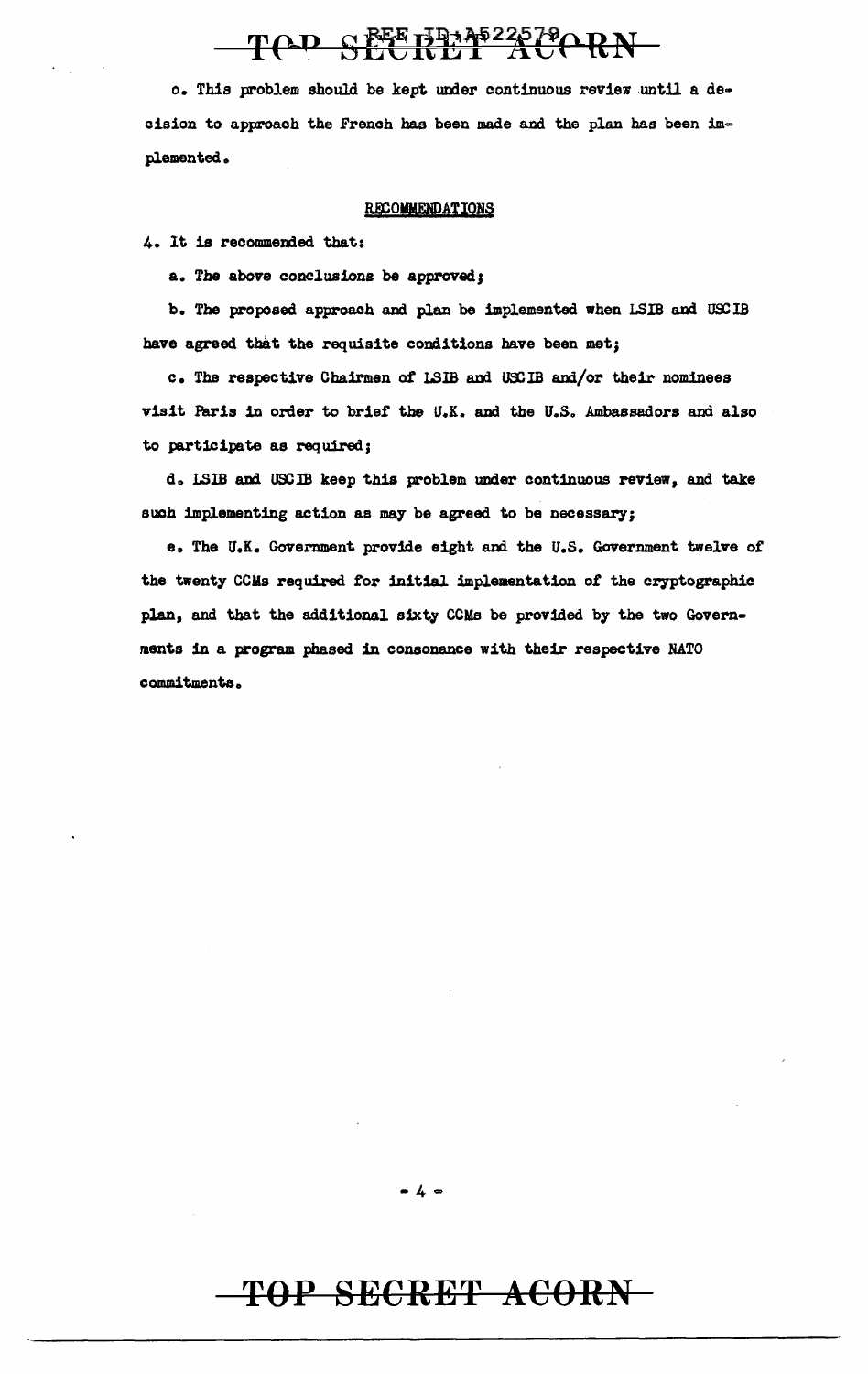### REF ID:A522579 T<del>OJ SECRET ACOPN</del>

#### ENCLOSURE "A"

#### PLAN FOR IMPROVING THE CRYPTOGRAPHIC SECURITY OF FRENCH DIPLOMATIC COMMUNICATIONS

1., French diplomatic posts should be divided into three categories: a. Category *I:* Posts which handle the most critical information and in considerable volume, such as Paris, London, and Washington.

b. Category II: Other posts whose communications include information which should have complete protection.,

c. Category III: All other diplomatic posts.

Note: 32 of the posts which should be included in Categories

I and II are listed in Paragraph 3 below.

2. The systems recommended for these three categories are:  $\cdot$ 

a. For Category 11

{l) The Combined Cipher Machine (COM) with Simplex settings. The word Simplex is used to mean a procedure whereby each message has its own rotor arrangement and alignment provided by means of a special key list. The lists are prepared for point=to=point use so that a post can decipher only those messages specifically addressed to it. For the transmission of multiple=address messages, a multiple holder Simplex key list is also provided.

 $(2)$  A one-time pad system should be provided as an emergency stand=by in this category. The number of posts that will be included in Category 1 will be determined by the number of equipnents that can be made available. It is not yet possible to ascertain the phased program for the supply of machines for this purpose primarily be= cause of commitments already made to NATO. A small number of machines (approximately 20) can be supplied initially to cover the most important posts. As additional machines become available, further posts can be changed from Category II to Category I. The greater the number of posts which can be included in Category I, the more simple becomes the problem of multiple one-time pad networks for Category II. b. For Category II: A numerical two-part code book with one-time pad.

 $-5$   $-$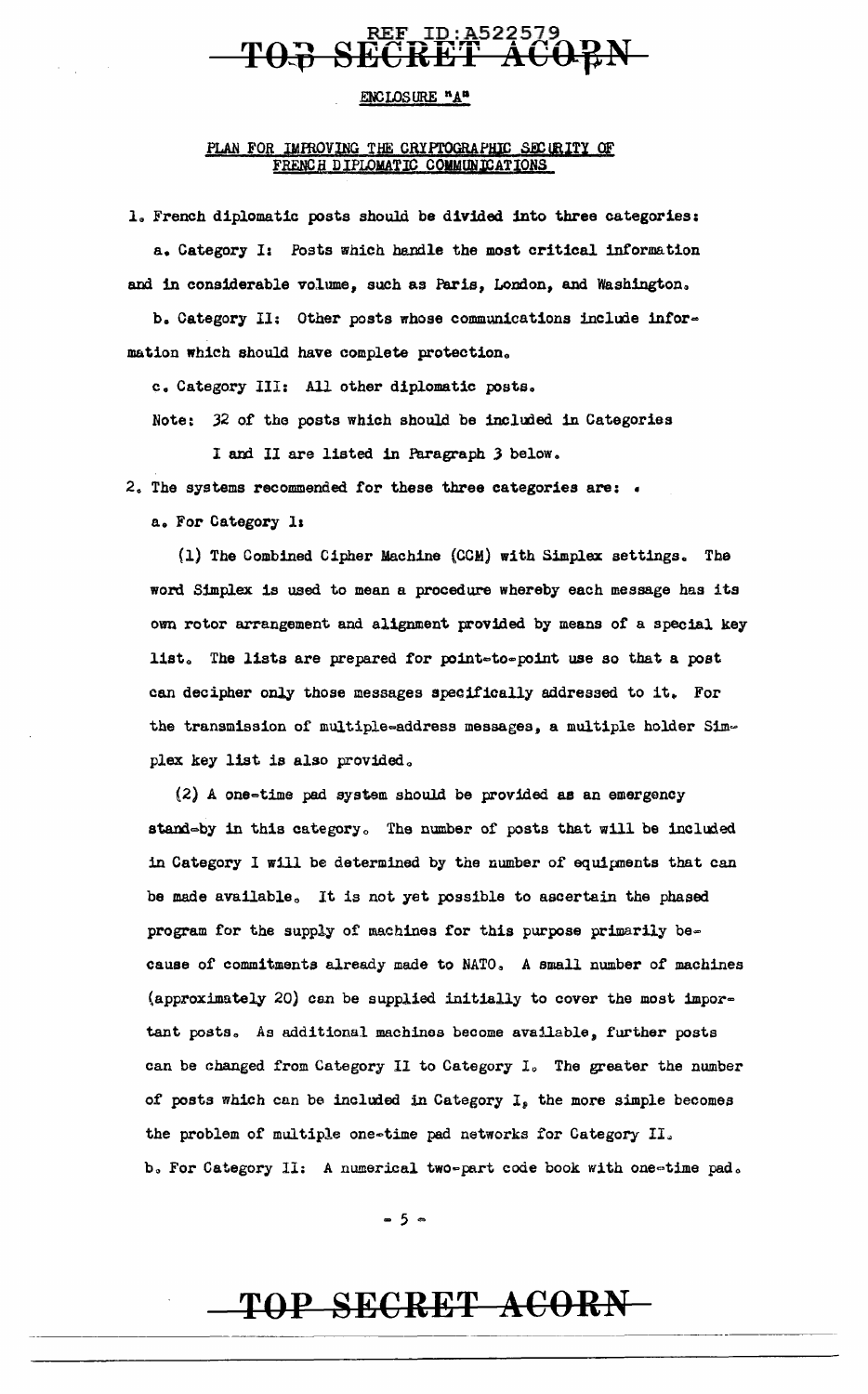# TOD SEEBEA 22579 ORN

It is recommended that new code books be prepared and issued for this purpose.

c. For Category III: Selected French diplomatic systems could continue in use, new two-part code books with frequent changes being recommended,

3. The principal posts to be included in Categories I and II are as follows:

| Ankara          | Cairo          | Moscow    | Saigon     |
|-----------------|----------------|-----------|------------|
| Athens          | Copenhagen     | New Delhi | Singapore  |
| <b>Baden</b>    | Djakarta       | New York  | Stockholm  |
| Bangkok         | The Hague      | Oslo      | Taipei     |
| Belgrade        | <b>Karachi</b> | Paris     | Teheran    |
| Berlin          | Lisbon         | Rabat     | Tokyo      |
| Bonn            | London ·       | Rangoon   | Vienna     |
| <b>Brussels</b> | Madrid         | Rome      | Washington |

4. The foregoing will provide the French Ministry of Foreign Affairs with secure systems but it is also necessary that technical assistance be provided to insure that the requirements of procedural and transmission security, which are also involved in communication security, will be met. Therefore, the U.K./U.S. Governments are prepared to furnish such assistance and to make available the services of qualified technicians to assist the French technicians on the working level.

- 6 -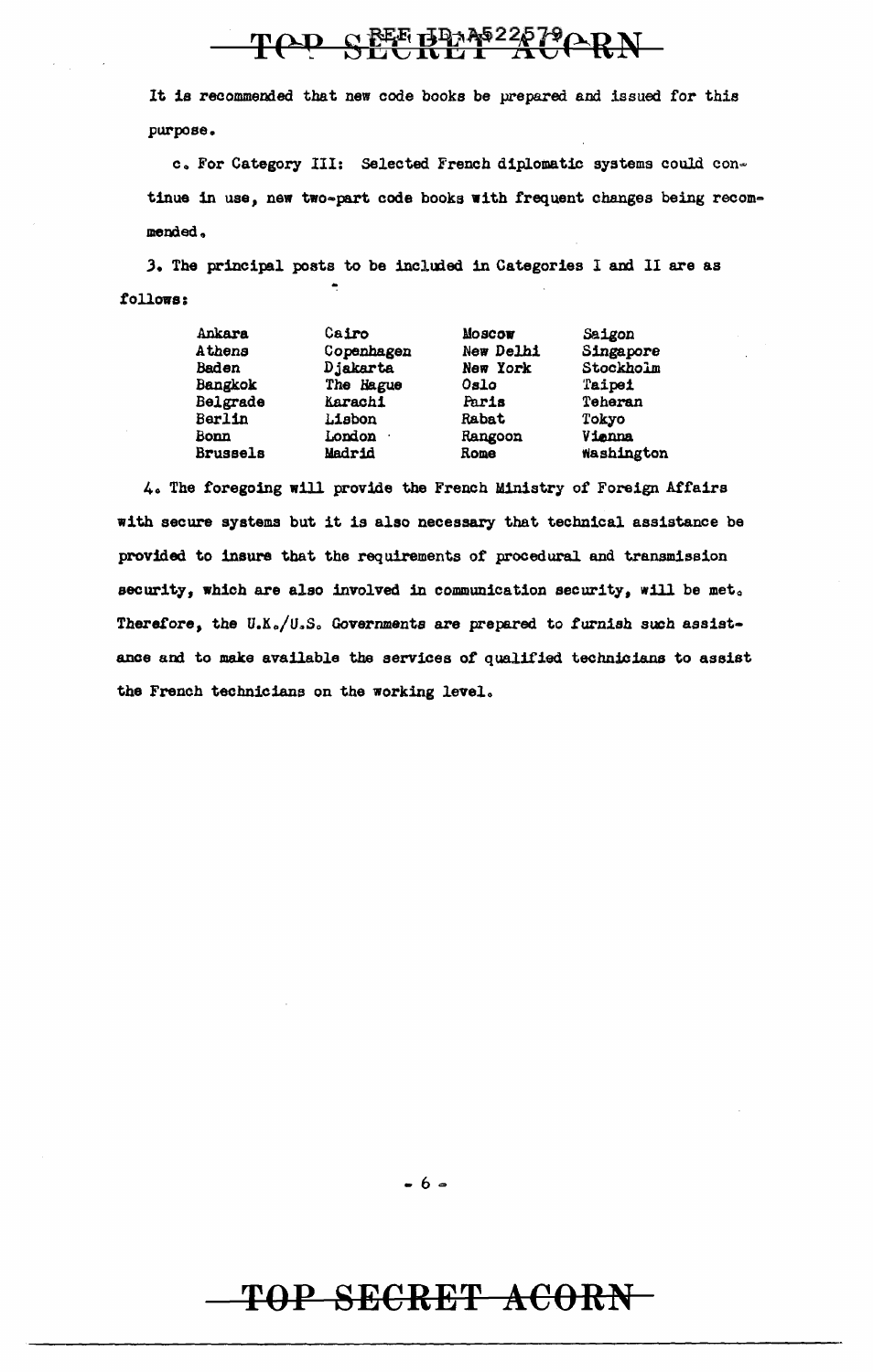# TOD SECRET ACORN

#### FACTS BEARING ON THE PROBLEM AND DISCUSSION

#### INDEX OF CONTENTS

| EO 3.3(h)(2)                                                                                                | Paragraphs | <b>Page</b> |
|-------------------------------------------------------------------------------------------------------------|------------|-------------|
| PL 86-36/50 USC 3605<br>GENERAL STATEMENT                                                                   | $1 - 3$    | 8           |
| CONSIDERATIONS AS TO FRENCH INTERNAL INSECURITY                                                             | $4 - 11$   | 8           |
| PERSONNEL AND PHYSICAL SECURITY OF FRENCH CRYPTO-<br>GRAPHIC SERVICES                                       | 12-16      | 10          |
| FRENCH MILITARY COMMUNICATIONS                                                                              | $17 - 19$  | 11          |
| FRENCH DIPLOMATIC COMMUNICATIONS                                                                            | $20 - 24$  | $\mathbf u$ |
| APPROACH TO THE FRENCH                                                                                      | 25–26      | 13          |
| TECHNICAL PLAN FOR IMPROVEMENT OF FRENCH DIPLOMATIC<br>COMMUNICATIONS                                       | $27 - 35$  | 14          |
| ADVANTAGES AND DISADVANTAGES INHERENT IN THE U.K./U.S.<br>PROPOSAL FOR THE IMPROVEMENT OF FRENCH DIPLOMATIC |            |             |
| COMMUNICATIONS SECURITY                                                                                     | $36 - 37$  | 16          |
| ASSESSMENT OF LIKELIHOOD AND EXTENT OF RISKS INVOLVED                                                       | 38–45      | 18          |
| CONDITIONS GOVERNING AN APPROACH TO THE FRENCH                                                              | $46 - 48$  | 19          |
| <b>MEANS OF APPROACH</b>                                                                                    | $49 - 53$  | 21          |
| NECESSITY FOR FURTHER STUDY                                                                                 | $54 - 57$  | 22          |

 $-7-$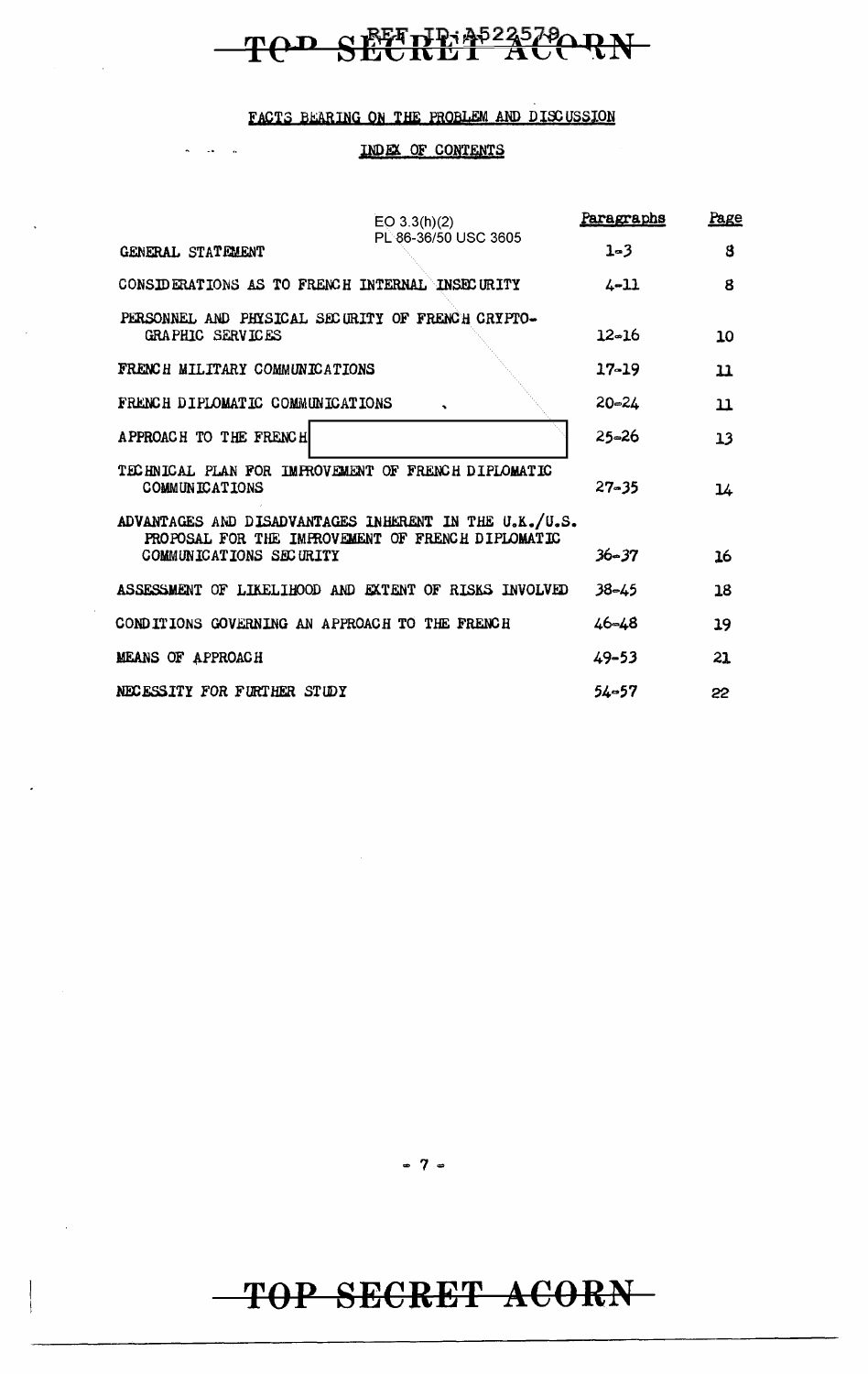#### **FEE HP: AP225790 RN** ዋሉው

#### ENCLOSURE "B"

#### FACTS BEARING ON THE PROBLEM AND DISCUSSION

#### GENERAL STATEMENT

1. Intelligence may be derived from cryptocommunications by any or all of the following methods:

a. By obtaining physical possession of the exact texts or the substance of the communications (hereafter called Method 1);

b. By obtaining physical possession of the cryptomaterial (Keylists, code books, etc.) necessary for direct reading of the intercepted traffic {hereafter called Method 2);

c. By interception and cryptanalysis of the communications (hereafter called <u>Method 3</u>).  $E = 0.3.3(h)(2)$ 

PL 86-36/50 USC 3605

 $2.$  With respect to intelligence derivable from present French communications, the u.s.S.R. is in a position to employ all three methods,

 $3.$  The U.K. and the U.S. Governments have the technical knowledge required for improving the security of French diplomatic communications to a degree sufficient and necessary to deny Method  $3$  to the U.S.S.R. They also have knowledge of security practices which, if enforced, would provide reasonable assurance of denying Methods 1 and 2 to the U.S.S.R. However, the denial of Methods  $l$  and  $2$  will depend ultimately upon physical security as well as the reliability and discretion of those who are respon-I, • sible for handling and safeguarding classified information in the French Government, and especially in the Cryptographic Service of the French Ministry of Foreign Affairs (M.F.A.)

| CONSIDERATIONS AS TO FRENCH INTERNAL INSECURITY                            | $EO$ 3.3(h)(2)<br>PL 86-36/50 USC 3605 |  |
|----------------------------------------------------------------------------|----------------------------------------|--|
|                                                                            | a number                               |  |
| of French Government Departments and Agencies are at present, and to vary- |                                        |  |
| ing degrees, infiltrated with French Communists and other disloyal or un-  |                                        |  |

trustworthy personnel. Although there is no positive evidence of extensive penetration by U.S.S.R. agents, the U.K. and the U.S. Governments cannot

 $-8 -$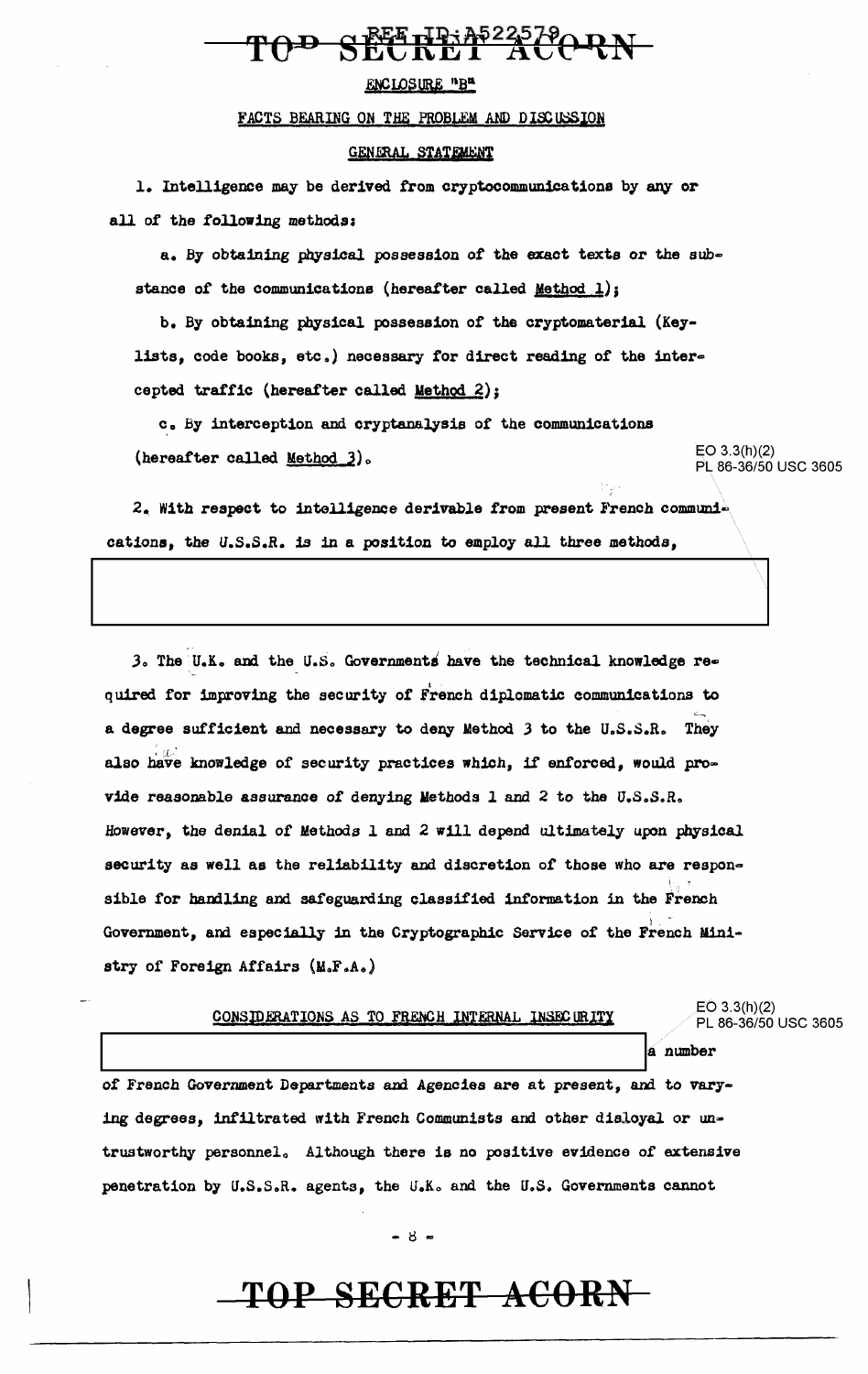# TOD SEETHER 4522579 RN

afford to disregard this probability.

 $5.$  Although neither the U.K. nor the U.S. Government has positive evidence that French Communists or U.S.S.R. agents in French Government offices have passed classified information in volume to the U.S.S.R., the assumption that it occurs not only sporadically but continuously also cannot be disre-EO 3.3(h)(2)  $\begin{array}{cc} \text{grad}_{\bullet} & \multicolumn{3}{c}{} & \multicolumn{3}{c}{} & \multicolumn{3}{c}{} & \multicolumn{3}{c}{} & \multicolumn{3}{c}{} & \multicolumn{3}{c}{} & \multicolumn{3}{c}{} & \multicolumn{3}{c}{} & \multicolumn{3}{c}{} & \multicolumn{3}{c}{} & \multicolumn{3}{c}{} & \multicolumn{3}{c}{} & \multicolumn{3}{c}{} & \multicolumn{3}{c}{} & \multicolumn{3}{c}{} & \multicolumn{3}{c}{} & \multicolumn{3}{c}{} & \multicolumn{3}{c}{} & \multicolumn{3$ 

6. lolent internal dissensions, personal, departmental and inter-departmental feuds within and among some French Government Departments and Agencies have led to the disclosure of classified information.

 $7.$  although  $\sim$ the French Government has regulations for the protection of classified intormation, these are not enforced and that in at least some French Government Departments and Agencies there has been gross carelessness in the storage and handling of classified documents.

8. A Tripartite Group (U.K., U.S., and French) is now surveying and studying the internal security of the French Government, especially in regard to the nature and adequacy of French regulations and facilities for the protection of classified information.

9. Some improvements in French internal security have been made recently and to a certain degree disloyal elements have been eliminated. Further improvements in internal security may be expected as a result of the work of the Tripartite Group.

10. Available evidence suggests that insecurity prevails in French Departmanta and Agencies as indicated belows

a. Air Ministry. This Ministry is a particularly bad offender, both as regards penetration and lack of discipline in the application of security procedures.

b. Armed Forces. In the Army and the Air Force, probably less than 5 percent of the officers are Communists, but the percentage in the ranks is considerably higher, possibly 15=20 percent. ln the Navy, these percentages are considerably less.

 $= 9 -$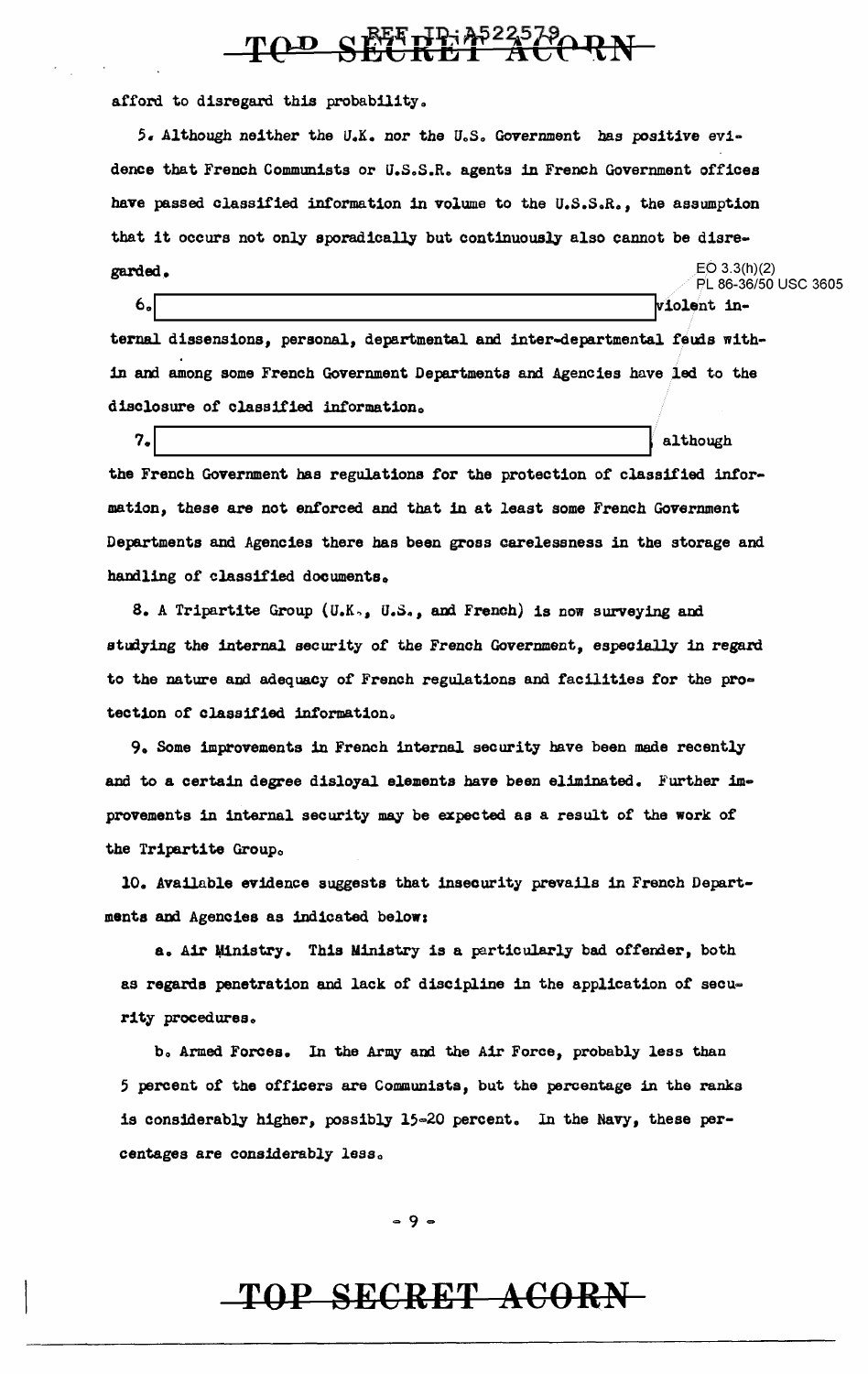# TOD SEETHE ACORN

c. P.T.T. (Posts and Telegraphs). This administration is seriously penetrated by Communists.

d. The S.D.E.C.E. (French Secret Service) and the Surete do not meet the security requirements of high-grade intelligence and security services.

e. Instances of insecurity have been found in the Ministries of Defense, Armaments, Industrial Production and Labor, in the Atomic Energy Commission, and in various nationalized industries.

ll. As regards the French M.F.A., the Ministry particularly concerned in this report, there is little verifiable evidence of insecurity, although there are grounds for suspicion; nevertheless a certain proportion of plainlanguage texts of French diplomatic telegrams is no doubt circulated among other Departments and Agencies known to be insecure.

#### PERSONNEL AND PHYSICAL SECURITY OF FRENCH CRYPTOGRAPHIC SERVICES

12. Disloyalty on the part of cryptographic personnel or penetration by enemy agents into cryptographic offices is recognized as the greatest hazard to the security of cryptographic communications and the one most difficult to eliminate. The U.K. and the U.S. Governments have found that special procedures are necessary to combat this hazard and have established special provisions for the physical security of the premises on which cryptographic activities are conducted.

13. Neither the U.K. nor the U.S. Government has information concerning the physical security procedures of the French cryptographic services or the methods employed for screening their personnel.

14. Neither the U.K. nor the U.S. Government has direct evidence of Communist penetration of the French cryptographic services, but in view of the general conditions described in paragraphs 4 through 11, they must assume that such penetration exists here also. (There is some evidence to indicate insecurity arising from carelessness of individual members of these services and inadequate physical security.)

15. There can be no assurance that the U.S.S.R. would be denied intelligence by means of Methods 1 and 2 until personnel and physical security in the French cryptographic services attain standards acceptable to the U.K. and the U.S. Governments.

 $-10 -$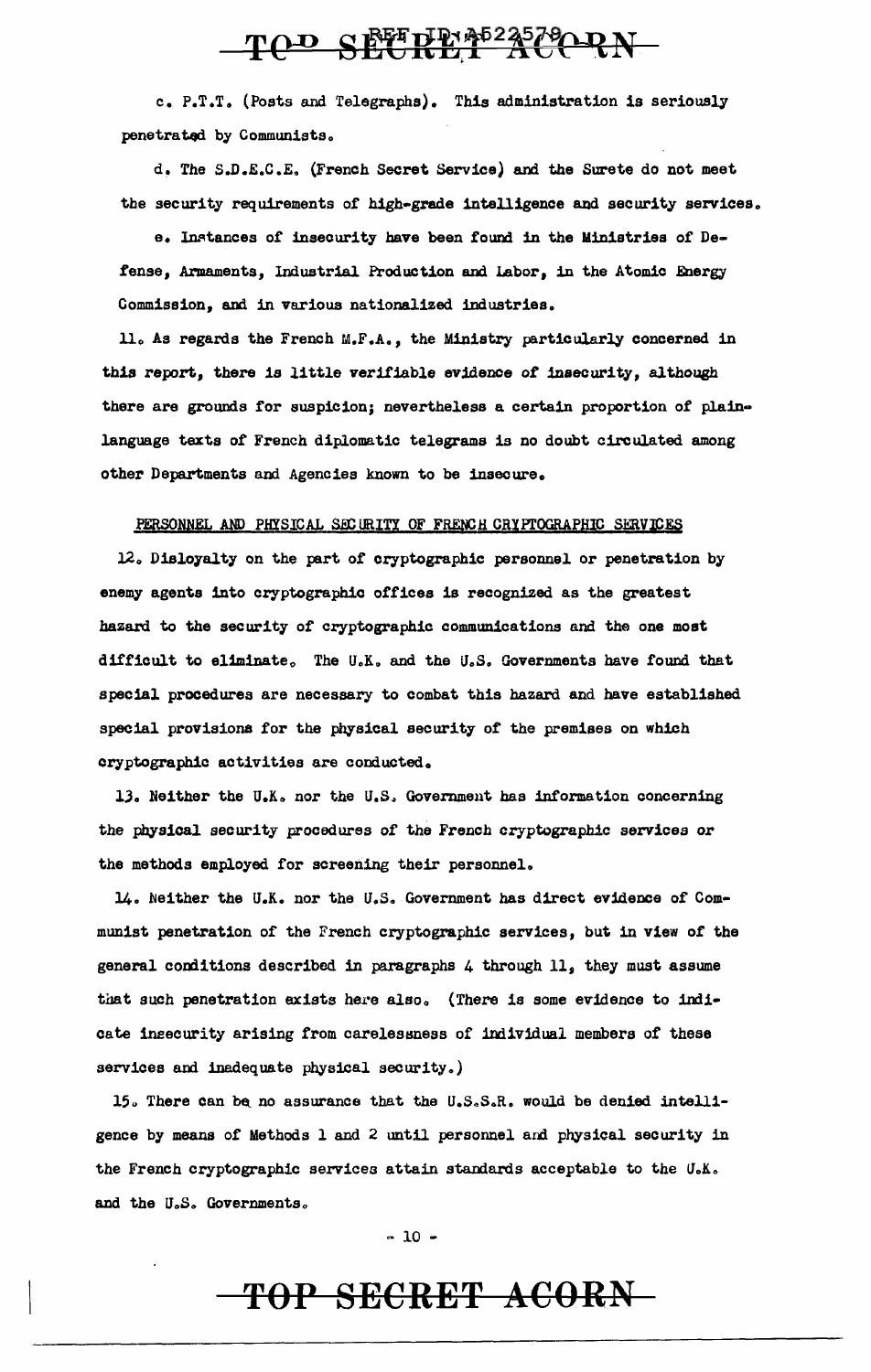# TOD SECRET ACORN

16. The foregoing considerations are applicable to the Cryptographic Service of the French  $M_sF_sA_s$  and are therefore of particular concern in this report.

| FRENCH MILITARY COMMUNICATIONS                                                | EO $3.3(h)(2)$<br>PL 86-36/50 USC 3605       |  |  |
|-------------------------------------------------------------------------------|----------------------------------------------|--|--|
| 17. The U.K. and U.S. authorities, having agreed upon the desirability of     |                                              |  |  |
| improving NATO communications, have offered to provide, inter alia, the Com-  |                                              |  |  |
| bined Cipher Machine (CCM) for NATO communications, an offer already accepted |                                              |  |  |
| by the French. It should be noted that this is being done through the multi-  |                                              |  |  |
| lateral mechanism of NATO                                                     |                                              |  |  |
|                                                                               | $EO$ 3.3 $(h)$ $(2)$<br>PL 86-36/50 USC 3605 |  |  |
|                                                                               |                                              |  |  |
| It is felt that this aspect of insecurity in French military communications   |                                              |  |  |
| can be corrected, however,                                                    | i.e., in                                     |  |  |
| directly, through the precedent established in providing the CCM as the mili- |                                              |  |  |
| tary cipher machine for NATO communications.                                  | EO 3.3(h)(2)<br>PL 86-36/50 USC 3605         |  |  |
| 19. In view of the foregoing, and because it is considered that the primary   |                                              |  |  |
| source of present loss of important intelligence through insecure communica-  |                                              |  |  |
| tions is in the diplomatic and NATO spheres, the remainder of this Enclosure  |                                              |  |  |
| is devoted exclusively to the situation as regards French diplomatic communi- |                                              |  |  |
| cations.                                                                      | EO(3.3(h)(2)<br>PL 86-36/50 USC 3605         |  |  |
| FRENCH DIPLOMATIC COMMUNICATIONS                                              |                                              |  |  |
|                                                                               |                                              |  |  |

 $=$  11  $=$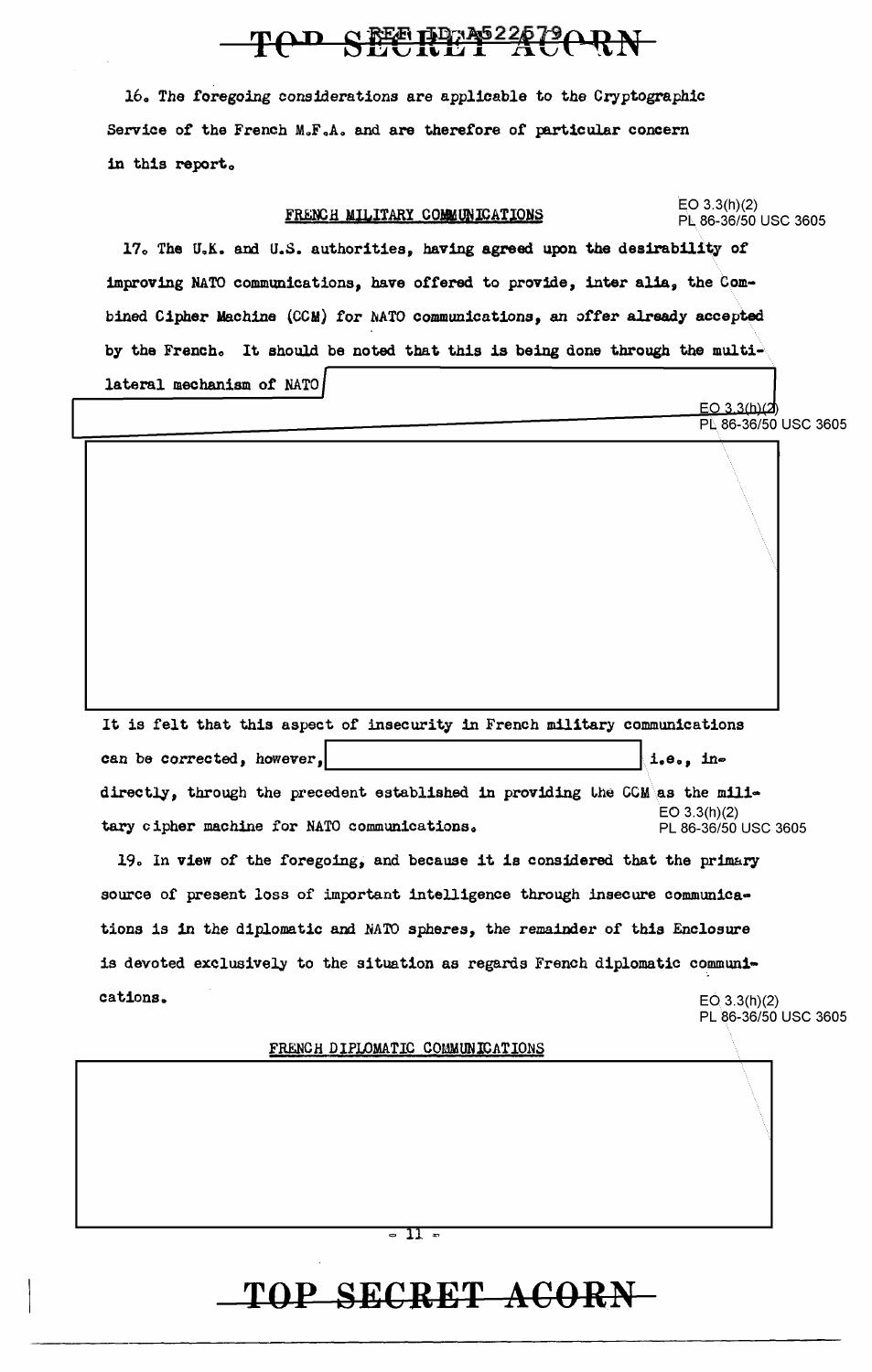# TOD SESEMBRE22579CRN

22. In regard to the current French diplomatic communications, observed French practices in cryptographic system design and distribution provide direct evidence that the present cryptographic organization of the French M.F.A. does not possess the necessary cryptanalytic knowledge to insure provision of systems affording adequate cryptographic security, or, if it does possess the requisite knowledge, the information is not being applied or properly employed. Except as regards one machine system of limited application referred to in paragraph 33, and with the further exception of certain isolated cases which may involve one-time pads,

> EO  $3.3(h)(2)$ PL 86-36/50 USC 3605

 $-12$   $-$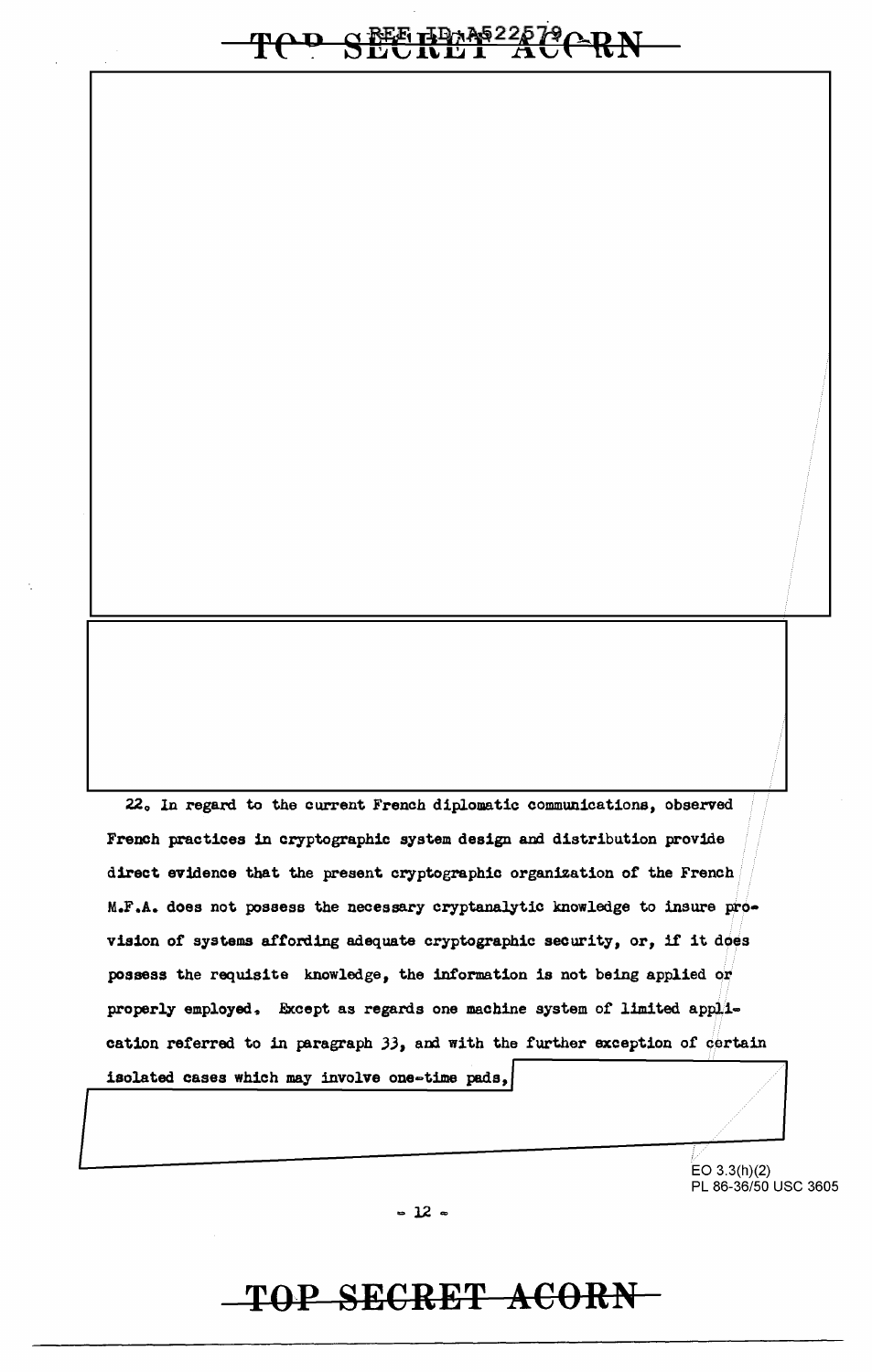# TOD SEEDINAS22579 RN

23. Although a tradition of sound communication security doctrine did exist in France, the current cryptographic practices observed in French diplomatic traffic indicate that the French have fallen far behind the U.K. and the U.S. in matters pertaining to communication security. Therefore, technical assistance from outside the Cryptographic Service of the French M.F.Ao is deemed essential for the success of any communication security program.

240 Satisfactory improvement in the security of the communications of the French M.F.A. will necessitate a drastic and expensive reorganization of its Cryptographic Service and that:

a. The current cryptographic systems of the M.F.A. be replaced with secure systems for use in all important posts;

b. Technically sound communication security procedures be established;

c. Adequate training in the use of the new systems and procedures be assured;

do Careful technical supervision be exercised by the French over their diplomatic communications in order to maintain communication security.

| APPROACH TO THE FRENCH                                                    |
|---------------------------------------------------------------------------|
| 25. An approach to the French<br>has been con-                            |
| sidered, such an approach to be restricted to offering the French M.F.A.  |
| cryptographic material, including machines,                               |
| 26. Such an approach is deemed inadvisable for the following reasons:     |
| a. The impact on the French is likely to be too feeble to effect the      |
| desired result. A drastic overhaul of the Cryptographic Service of the    |
| French M.F.A. is needed and this would require the allocation of addi-    |
| tional funds which would probably not be forthcoming unless the French    |
| EO 3.3(h)(2)<br>receive a major shock.<br>PL 86-36/50 USC 3605            |
| b. Even if the French acquiesced, there would, in the absence of as-      |
| surances of improved security, remain the possibility of the U.S.S.R. ac- |

quiring the necessary cryptographic materials through Method 2.

c. Any half hearted approach might prejudice a later approach based furthermore, any approach by stages might lay

 $-13 -$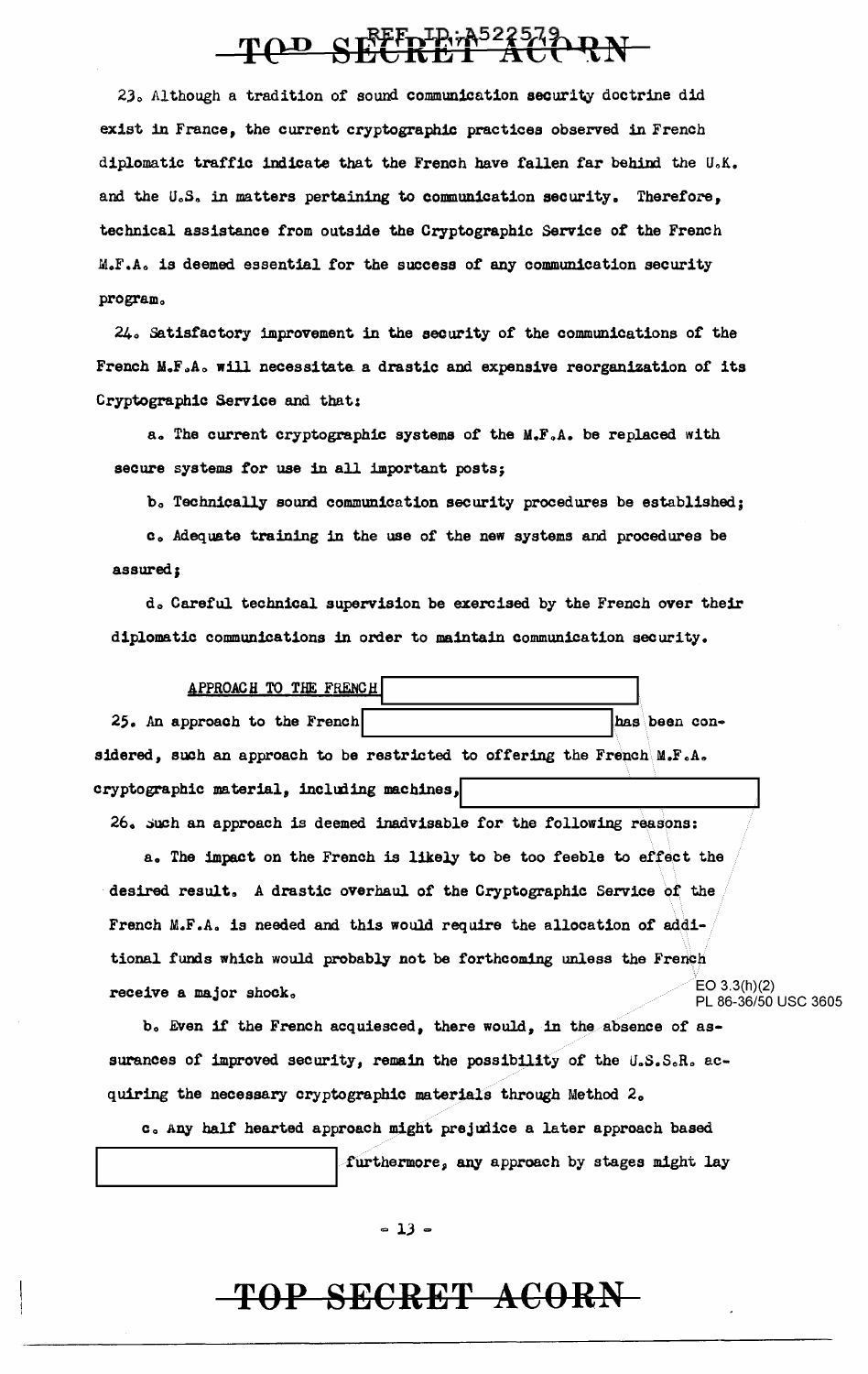# TOD SEEPER523523 RN

the U.K. and the U.S. Governments open to French accusations of insincerity.

d. Acceptance by the French M.F.A. of participation by U.K./U.S. experts in the necessary drastic reorganization of its Cryptographic Service would not be likely to follow this approach.

e. The necessary number of cipher machines for this purpose is not available to meet French needs. Even if they were available, it could be anticipated that other NATO countries would make similar demands which could not be met.

#### TECHNICAL PLAN FOR IMPROVEMENT OF FRENCH DIPLOMATIC COMMUNICATIONS

27. Enclosure "A" presents a plan for improving the security of French  $EO 3.3(h)(2)$ diplomatic communications. PL 86-36/50 USC 3605

28. This plan has been drawn up with two main objects in view: first, to insure that there should

to provide the maximum protection against the effects of partial U.S.S.R. penetration by Methods 1 and 2.

29. The CCM has obvious operational advantages as compared with existing slower and more laborious hand systems. For the transmission of international diplomatic or highest-level military traffic dealing with NATO affairs, the French have been provided with TYPEX machines and they are presently using a Simplex procedure with these machines in the highest echelons of NATO; the CCM is also being offered to them, as well as to other NATO signatories, for NATO communications and has already been accepted by the French. Adequate training in the new systems will therefore be simplified as a result of previous experience.

30. The localization introduced by using Simplex procedures with the CCM has a double advantage. First, it increases cryptosecurity generally (an operating error will involve at most the compromise of one message as opposed to that of all the traffic sent in one day on a particular channel); secondly, if there should be an instance of penetration by the U.S.S.R. at any cryptographic installation other than the central Paris offices, the

 $-14-$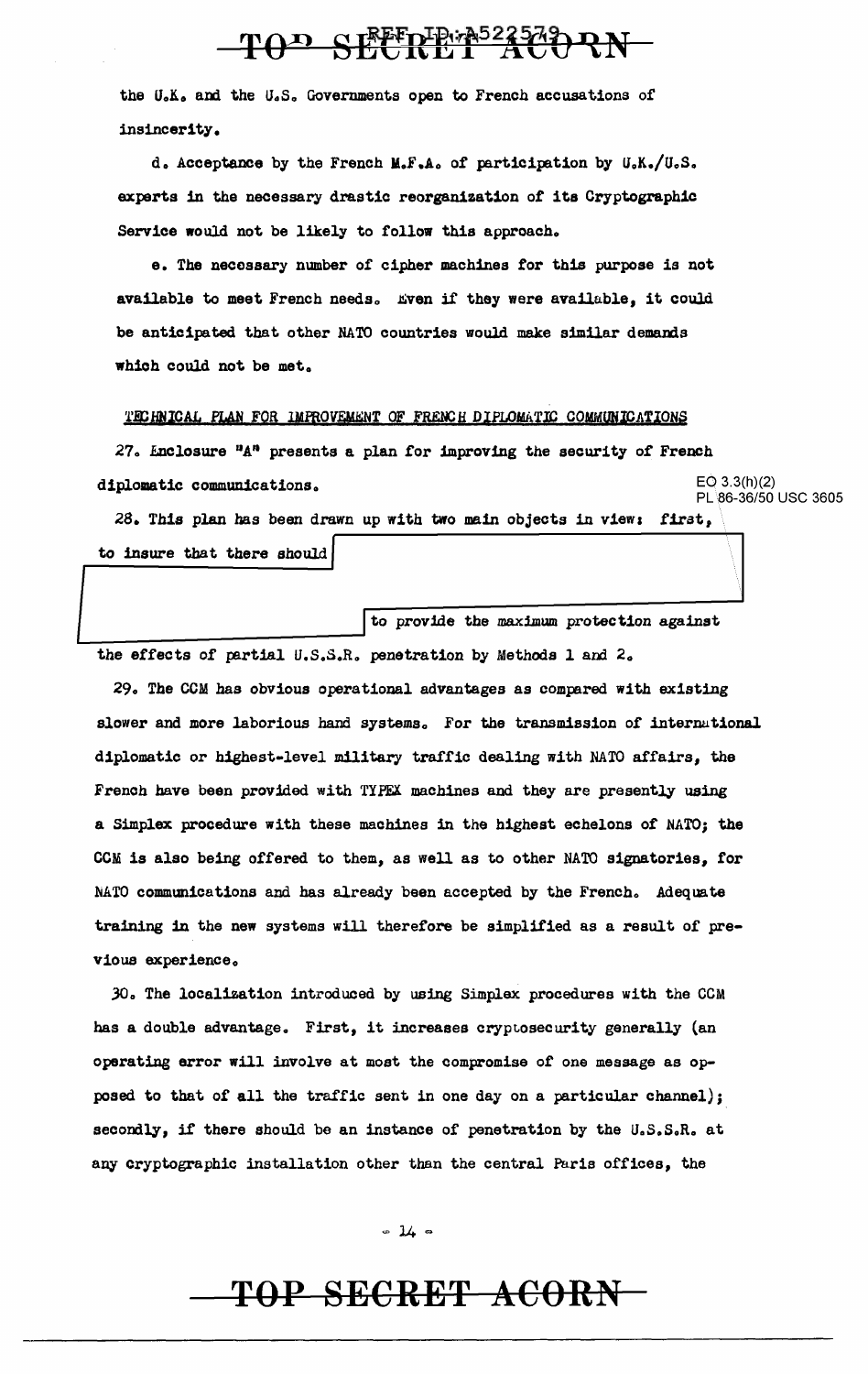### TOD SETTEMBERGORN

dangers resulting from such penetration would be confined to those cryptonets in which that installation is involved.<br>  $\frac{1}{2}$  EO 3.3(h)(2) EO 3.3(h)(2) PL 86-36/50 USC 3605

31. The plan in Enclosure " $A<sup>n</sup>$  proposes for a level of communications designated as Category II a numerical two-part code book with one-time pad. The advantages pointed out in paragraph JO apply equally to the one-time pad cryptonets. Considerable experience on the part of the British (and particularly of their Foreign Office) in the field of one-time pad usage has shown the implementation of complex one-time pad networks to be entirely practicable.

32. There will be an important and major requirement to instruct the French M.F.A. in the large-scale production of one-time pads. It is not improbable that the M.F.A. is very little versed in these uses of IBM/Hollerith machinery and has at present very little, if any, of the equipment available. Adequate detailed technical instruction can nevertheless be given to the French technicians without disclosing cryptanalytic information.

 $34<sub>o</sub>$  It is not felt that other machine systems available elsewhere in the French Government would be proposed or adopted for use by the French  $M_oF_oA$ (despite the fact that the Modified B-211, for example, may equal the CCM in operational efficiency), due to the limited supply available and the cost

 $\bullet$  15  $\bullet$  EO 3.3(h)(2) PL 86-36/50 USC 3605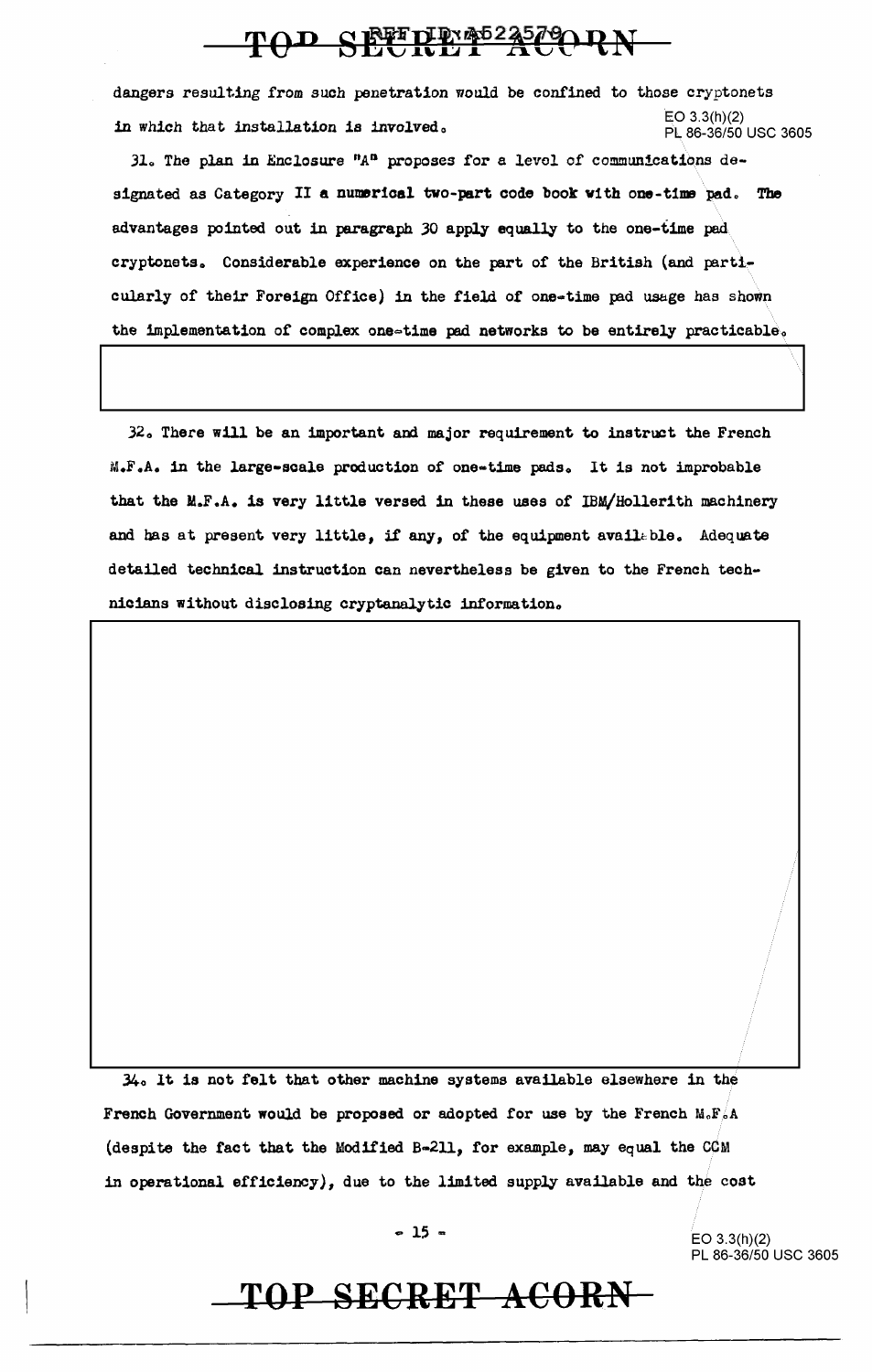## TOP SECRET ACORN

of new machines which would have to be manufactured. In eddition, the adoption of the CCM would follow a pattern already started for top-level NATO diplomatic communications and thereby provide greater unifomity and simplicity of organization.

35. Owing to the limited U.K./U.S. stock of CCMs and to the fact that undertakings already made in respect to NATO requirements *tor* thia machine cannot be met from existing stocks but call for new production, it is necessary to devise a phased program for the allocation of CCMs to the French M.F.A. lt is considered that ultimately a total of 80 equipments should be ear-marked for this purpose but in the light of the above an initial immediate issue of about 20 equipments should be made. Of these, the U.K. can provide approximately  $8$ , the U.S., 12 machines. The extent to which the issue of the remainder should be phased in relation to the NATO plan must be a matter for discussion and agreement between the U.K. and the U.S. Governments.

#### ADVANTAGES AND DISADVANTAGES INHERENT IN THE U.K./U.S. FROFOSAL FOR THE IMFROVEMENT OF FRENCH DIPLOMATIC COMMUNICATIONS SECURITY

 $36.$  If the U.K./U.S. plan for improving French diplomatic communications security is successful, then, subject to the conditions noted in paragraphs 46 through 53 below, the following advantages would result:

a. Assuming that the u.s.s.R, is reading a significant proportion of the French diplomatic traffic, the U.S.S.R. would be denied (1) its speediest, most reliable, and, possibly, its most prolific source of information on French foreign policy; (2) a speedy and reliable source of information on Western policy in all matters calling for effective French participation; and  $(3)$  a valuable source on conditions in countries other than France, as reflected in French diplomatic traffic.

b. Denial to the U.S.S.R. of information from COMINT sources would be seriously detrimental to the efficiency of U.S.S.R. intelligence organizations and thereby diminish the value of information derived from penetration by means of agents. (The U.K. and the U.S. members agree that an extensive and continuous flow of communications intelligence is a more rapid and a more reliable source of information than are the covert operations of any organization of agents; it is largely prerequisite to optimum intelligence operations.)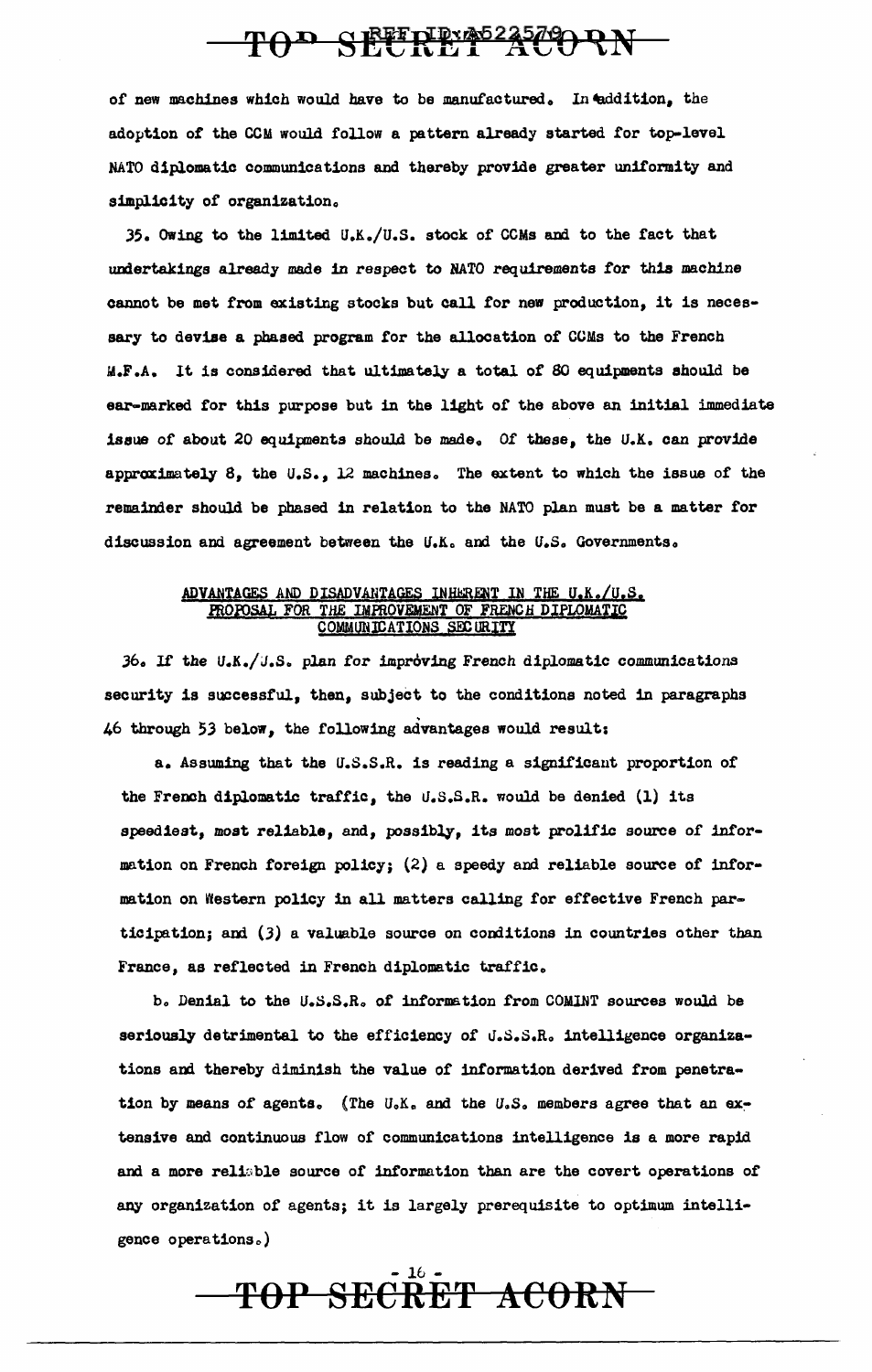## TOD SECRET ATARN

c. Both U.K. and U.S. Governments and individual officials would be able to negotiate more freely in direct dealings with the French.

d. Steps taken to improve the security of communications of the French M.F.A. may pave the way and assist in steps to improve the over-all internal security of the French Government, and, since that Government is one of the more important members of NATO, will improve the security of NATO as a whole.

37. The following are disadvantages either inherent in or possible results  $EO$  3.3(h)(2) of the proposed approach to the French M.F.A.: PL 86-36/50 USC 3605

c. Political disadvantages through collaboration. It would appear that the political impact of the disadvantage described in  $37b(2)$  above would be greatly increased if such a

activity. It would become obvious that despite the evident political differences between the U.K. and the U.S. Governments, they have been able to collaborate effectively in the present instance in a field where national  $EO 3.3(h)(2)$ secrets are given the highest safeguards. PL 86-36/50 USC 3605

d. The creation of a false sense of security on the part of U.K. and U.S. officials. The removal of evidence of insecurity in French diplomatic communications may,

lead to the unwarranted assumption that

 $EO 3.3(h)(2)$ PL 86-36/50 USC 3605

#### $-17 -$ TOP SECRET ACORN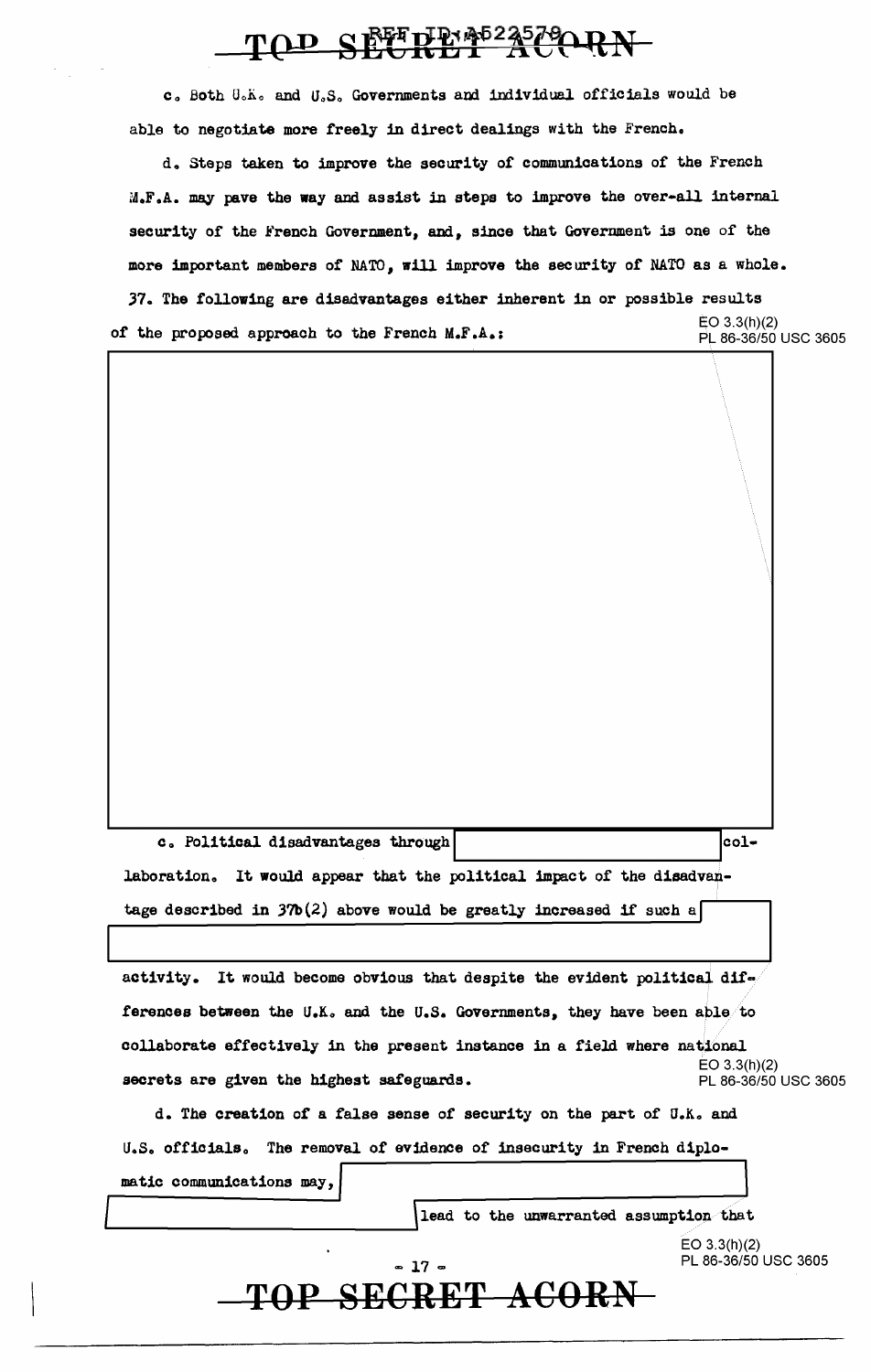# TOD SEETHE A-235790 RN

other French security weaknesses have also been corrected.

#### ASSESSMENT OF LIKELIHOOD AND EXTENT OF RISKS INVOLVED

38. Despite the possibility that political instability in the French Government may affect the permanence or continuity of remedial measures which may now be applied to French insecurity, it is not felt that this consideration applies so directly to this problem as to preclude an ap**proach to the French M.F.A.**  $\qquad \qquad$  EO 3.3(h)(2)  $\qquad \qquad$  PL86-36/50 USC 3605

EO 3.3(h)(2)

PL 86-36/50 USC 3605

39. The disclosure of

|                                                      | is suggested by the French as a con-                                          |
|------------------------------------------------------|-------------------------------------------------------------------------------|
|                                                      | dition for their acceptance of extensive U.K./U.S. intrusion in their crypto- |
|                                                      | graphic affairs, this suggestion must be firmly rejected. It is not con-      |
| sidered that this problem presents a major obstacle. | EO 3.3(h)(2)<br>PL 86-36/50 USC 3605                                          |
|                                                      | 40. Even if all three methods of obtaining intelligence from French diplo-    |
|                                                      | matic communications were largely denied to the U.S.S.R., it is considered    |

This risk is not inherent in the U.K./U.S. technical plan for improvement of French diplomatic communication security, but lies rather in the possibility that the French will be unable to safeguard effectively the

It is felt that an approach can be devised which will pro= vide some assurance in this regard. (The development of the cryptography of most of the countries concerned has not in fact indicated that the  $\frac{E}{D}$  86.36/50 USC 3605 always respond effectively to such revelations.)

42. It must be emphasized that the advantages enumerated in paragraph 36 are largely contingent upon sufficient improvement in French internal security to deny the U.S.S.R. intelligence derived from Methods 1 and 2. If a U.K./U.S. plan for improving the security of French diplomatic communications is adopted and made effective, thus denying Method  $3$  to the U.S.S.R.

# $\textbf{TOP}$  **SECRET ACORN**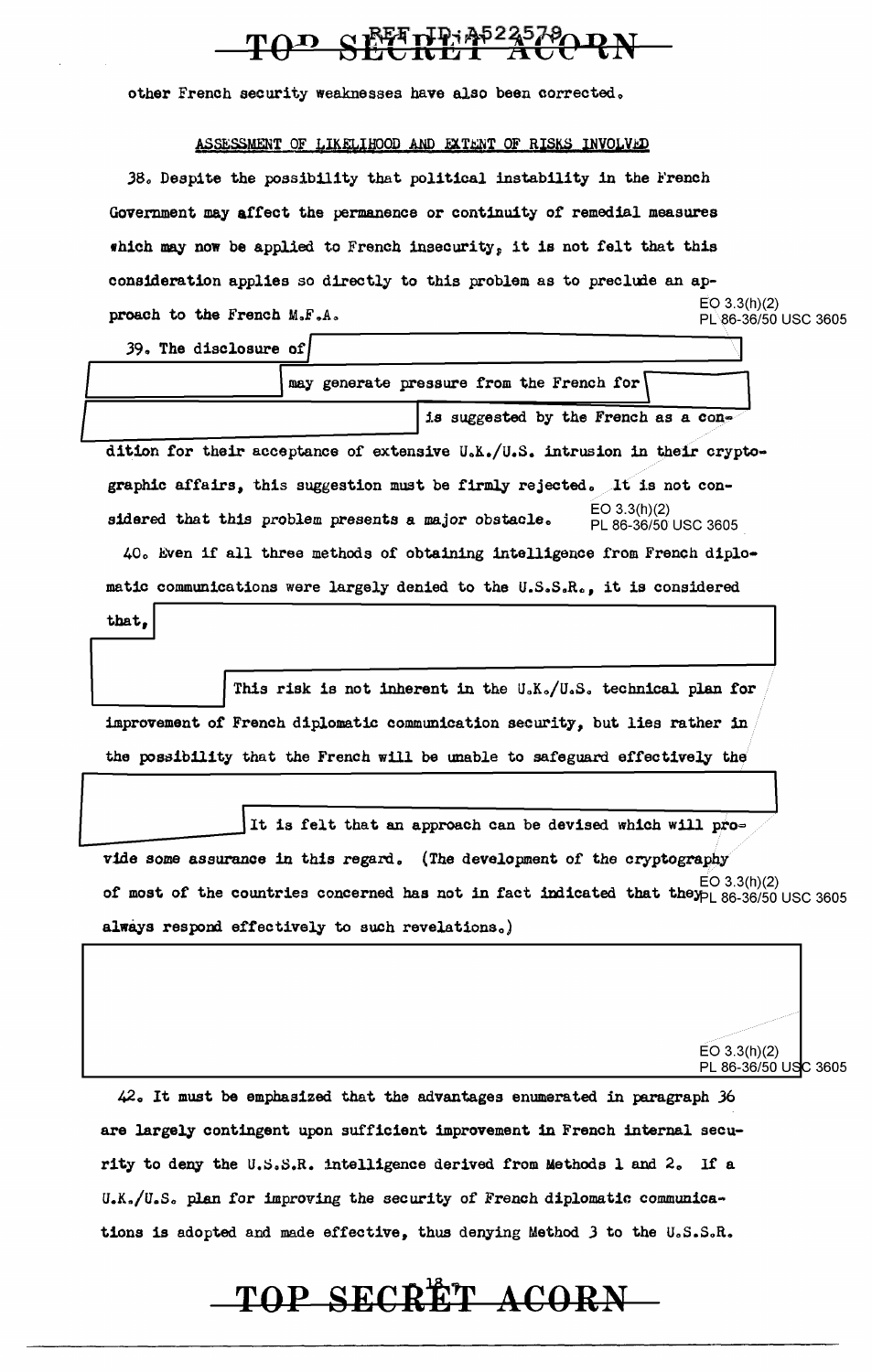#### TOP SECRET ACORN  $-$  EO 3.3(h)(2) 86-36/50 USC 3605

without eliminating Method 2. then the U.S.S.R. will still have the benefit of the Methods 1 and 2. If both Methods 2 and 3 were denied the U.S.S.R. there would still be a significant direct leakage of intelligence to the U.S.S.R. through the Soviet intelligence organization and French Communist Party channels.

43. Referring to the disadvantages noted in paragraph 37c, it is felt that these political disadvantages are outweighed by the gains to be derived if the improvement in the security of communications of the French M.F.A. is effective.

44. Referring to the disadvantage noted in paragraph 37d, avoidance of the false sense of security mentioned therein is a problem the solution of which lies within our own control.

45. It is felt, therefore, that, by recognizing certain conditions and establishing specific means of obtaining satisfactory assurances with regard to them, the likelihood and extent of the risks involved can be so reduced as to realize a sufficient gain and warrant an approach to the French M.F.A. The paragraphs which follow deal with these conditions and means.

#### CONDITIONS GOVERNING AN APPROACH TO THE FRENCH

46. In order to induce the French M.F.A. to undertake the drastic overhaul required for real improvement in its communications security, any U.K. or U.S. approach should be calculated to shock the Ministry into making a major effort. It is considered that the only effective and practicable shock would be the

47. Revelation of entails such grave risks that it should be subject  $EO 3.3(h)(2)$ to the conditions outlined below: PL 86-36/50 USC 3605

a. Prior to the initial approach there must be valid indications that the French M.F.A. and those other French Government Departments and Agencies which have access to M.F.A. communications containing information handled on a classified basis by the U.K. or the U.S. Governments have the intent and capability to establish arrangements to protect this information; these arrangements must be sufficient, in the agreed opinion of the U.K. and the U.S. Governments, to warrant making an initial approach.

### $-19-$ TOP SECRET ACORN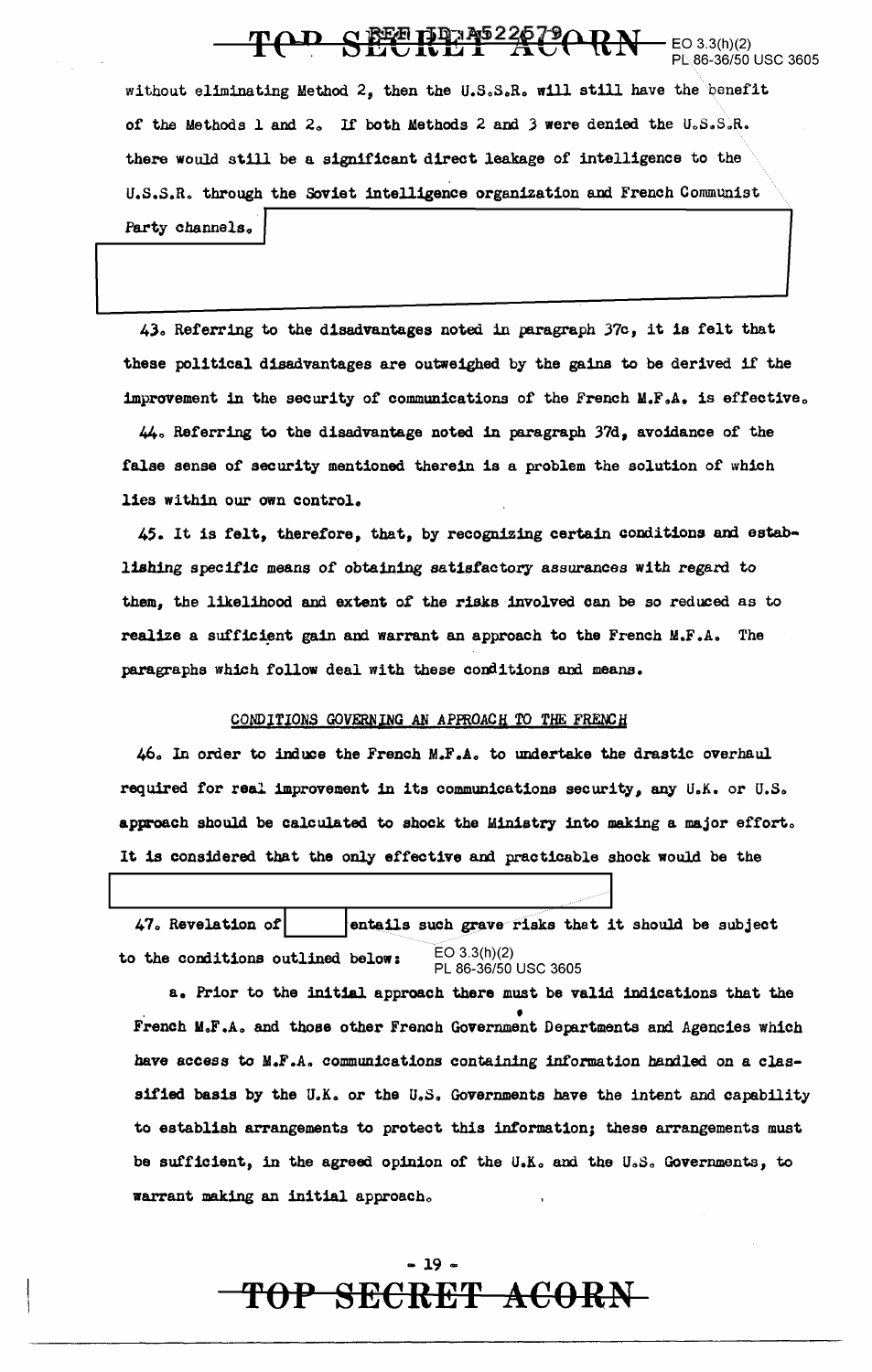# TOD SEETEMP225790RN

b. The initial approach must be made at a point of contact in the French M.F.A., which contact is discreet, reliable, and at a level of sufficient authority. This contact should be informed:

(3) that, should he not believe this statement, a demonstration will be given to his experts provided he will give assurances that his Ministry will:

(a) undertake an energetic program for reorganization of its Cryptographic Service and appropriate replacement of its present cryptographic systems and practices:

(b) accept without qualification and promulgate  $U.K. /U.S.$ essential standards of security in each phase and aspect of the  $EO(3.3(h)(2)$ program; PL 86-36/50 USC 3605

(c) accept direct U.K./U.S. participation in executing the program, including participation on a working level by representatives qualified in the field of general security as well as all aspects of communications security.

c. Should a

be unnecessary to convince the contact as to the

nevertheless, before any further steps in the program are undertaken, the assurances set forth in paragraph b(3) must still be obtained.

48. In informing the French M.F.A.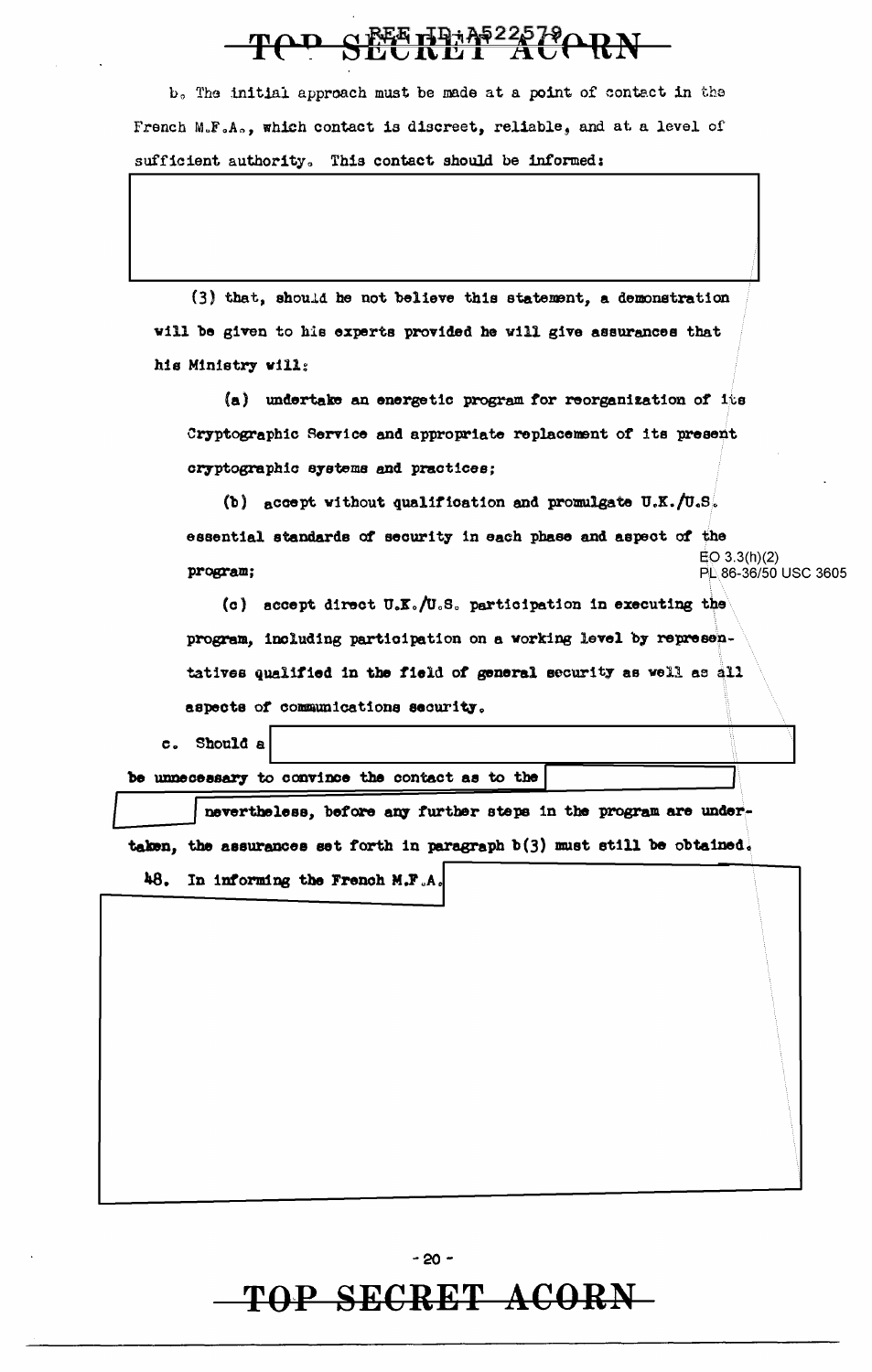|          | These should be selected so as to reveal the minimum |                                                                                                      |
|----------|------------------------------------------------------|------------------------------------------------------------------------------------------------------|
|          |                                                      | EO(3.3(h)(2)<br>amount of technical information, which should be restricted to the 86-36/50 USC 3605 |
| level of | systems. If any disclosure of                        |                                                                                                      |
|          |                                                      | should be found                                                                                      |

necessary in order to obtain French acceptance to the conditions specified in paragraph 47b, such disclosure will not be made without prior agreement between the U.K. and the U.S. Governments.

#### MEANS OF APPROACH

49. An initial approach to the M.F.A. at a level of sufficient authority offers a choice between the Minister and the Secretary=General. It is considered that the latter would be the more suitable point of initial approach for the following reasons:

a. The Secretary=General is a permanent official, while the Minister is liable to replacement;

b. As a Department official, the Secretary-General is more likely than the Minister to take a comprehensive and continuous view of the problem;

c. The outstanding personality and known reliability of the Secretary-General, M. Alexandre Parodi, are believed to be such as to offer good prospects of effective implementation of the U.K./U.S. plan.

50. All subsequent widening of the circle of discussion will require pre- $EO 3.3(h)(2)$ cise definition and prior U.K./U.S. agreement. PL 86-36/50 USC 3605

51. The various risks arising and particularly the require that but not both, the logical nominee being the U.K. with whose  $EO 3.3(h)(2)$ the French have been associated in the past. PL 86-36/50 USC 3605 52. There would be distinct advantages in a  $U_{\alpha}K_{\alpha}/U_{\alpha}S_{\alpha}$  joint approach based on joint consultation and joint recommendations in the light of the

In view of the fact that a considerable effort

on the part of the French is required, the maximum available pressure must be exerted.